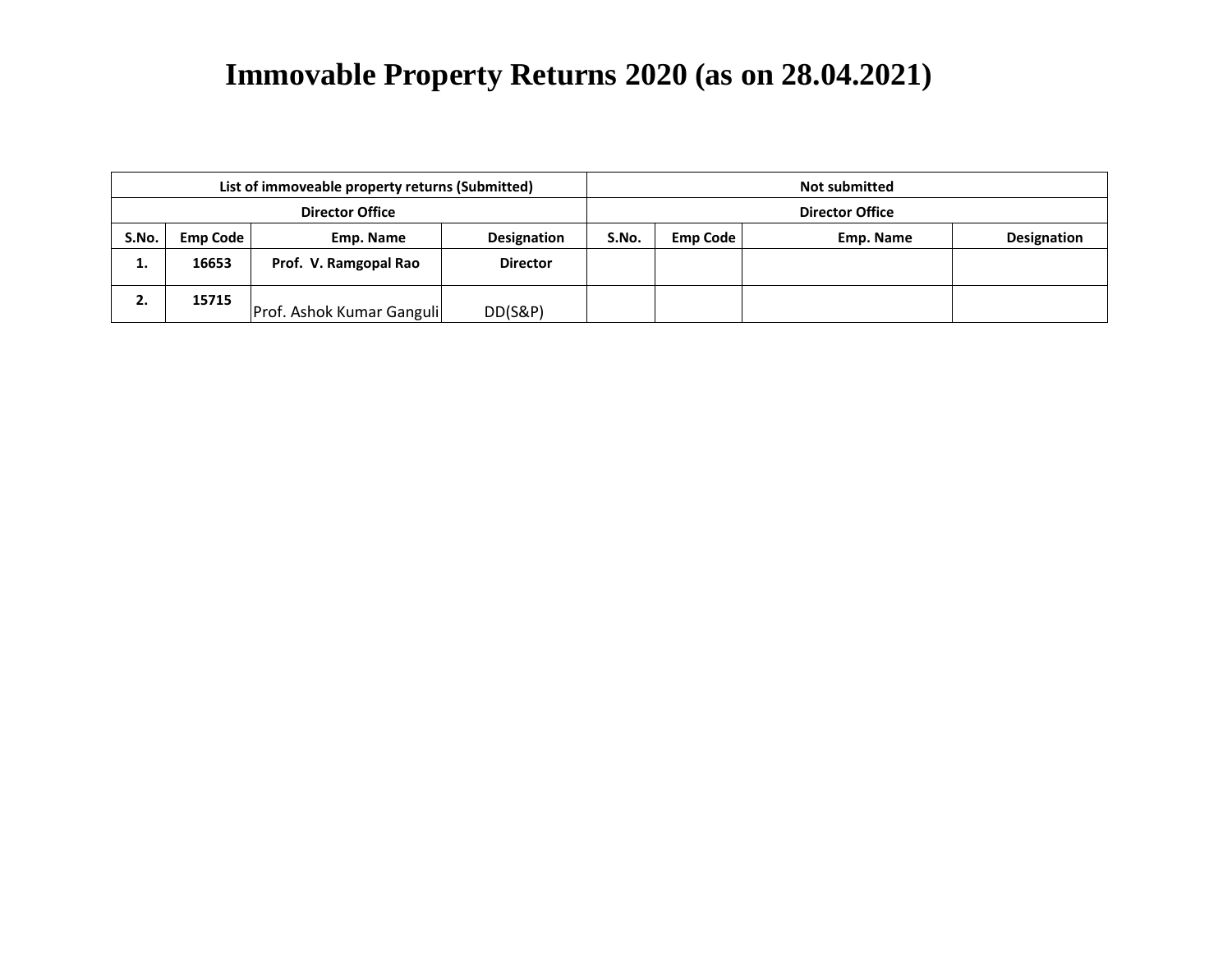|                |           | List of immoveable property returns (Submitted) |                    | <b>Not submitted</b> |           |                           |                            |  |  |
|----------------|-----------|-------------------------------------------------|--------------------|----------------------|-----------|---------------------------|----------------------------|--|--|
|                |           | <b>Applied Mechanics</b>                        |                    |                      |           | <b>Applied Mechanics</b>  |                            |  |  |
| S.No.          | Emp. Code | Emp. Name                                       | <b>Designation</b> | S.No.                | Emp. Code | Emp. Name                 | <b>Designation</b>         |  |  |
| 1.             | 15961     | <b>SANTOSH KAPURIA</b>                          | Professor          | 1                    | 15581     | S.V. VEERAVALLI           | Professor                  |  |  |
| $\overline{2}$ | 16053     | <b>MALOY KUMAR SINGHA</b>                       | Professor          | 2                    | 15578     | SANJEEV SANGHI            | Professor                  |  |  |
|                |           |                                                 |                    | 3                    | 15580     | PUNEET MAHAJAN            | Professor                  |  |  |
|                |           |                                                 |                    | 4                    | 16055     | <b>BADRI PRASAD PATEL</b> | Professor                  |  |  |
|                |           |                                                 |                    | 5.                   | 16163     | MURALI RAMAN CHOLEMARI    | <b>Associate Professor</b> |  |  |
|                |           |                                                 |                    | 6.                   | 16257     | <b>ANUPAM DEWAN</b>       | Professor                  |  |  |
|                |           |                                                 |                    | $\overline{7}$       | 16296     | S. PRADYUMNA              | <b>Associate Professor</b> |  |  |
|                |           |                                                 |                    | 8                    | 16357     | <b>VIKRANT TIWARI</b>     | <b>Associate Professor</b> |  |  |
|                |           |                                                 |                    | 9.                   | 16380     | SITIKANTHA ROY            | <b>Associate Professor</b> |  |  |
|                |           |                                                 |                    | 10.                  | 16408     | <b>SAWAN SUMAN SINHA</b>  | <b>Associate Professor</b> |  |  |
|                |           |                                                 |                    | 11.                  | 16426     | <b>AJEET KUMAR</b>        | <b>Associate Professor</b> |  |  |
|                |           |                                                 |                    | 12.                  | 16640     | <b>ARJUN SHARMA</b>       | Asstt. Professor           |  |  |
|                |           |                                                 |                    | 13.                  | 16664     | <b>SUSHMA SANTAPURI</b>   | Asstt. Professor           |  |  |
|                |           |                                                 |                    | 14.                  | 16671     | ARGHYA SAMANTA            | <b>Associate Professor</b> |  |  |
|                |           |                                                 |                    | 15.                  | 16796     | <b>GAURAV SINGH</b>       | Asstt. Professor           |  |  |
|                |           |                                                 |                    | 16.                  | 16870     | <b>VAMSI KRISHNA</b>      | Asstt. Prof (Grade-I)      |  |  |
|                |           |                                                 |                    | 17.                  | 16946     | AMITABH BHATTACHARYA      | <b>Associate Professor</b> |  |  |
|                |           |                                                 |                    | 18.                  | 17034     | SOUVIK CHAKRABORTY        | Asstt. Prof (Grade -II)    |  |  |
|                |           |                                                 |                    |                      |           |                           |                            |  |  |
|                |           |                                                 |                    |                      |           |                           |                            |  |  |
|                |           |                                                 |                    |                      |           |                           |                            |  |  |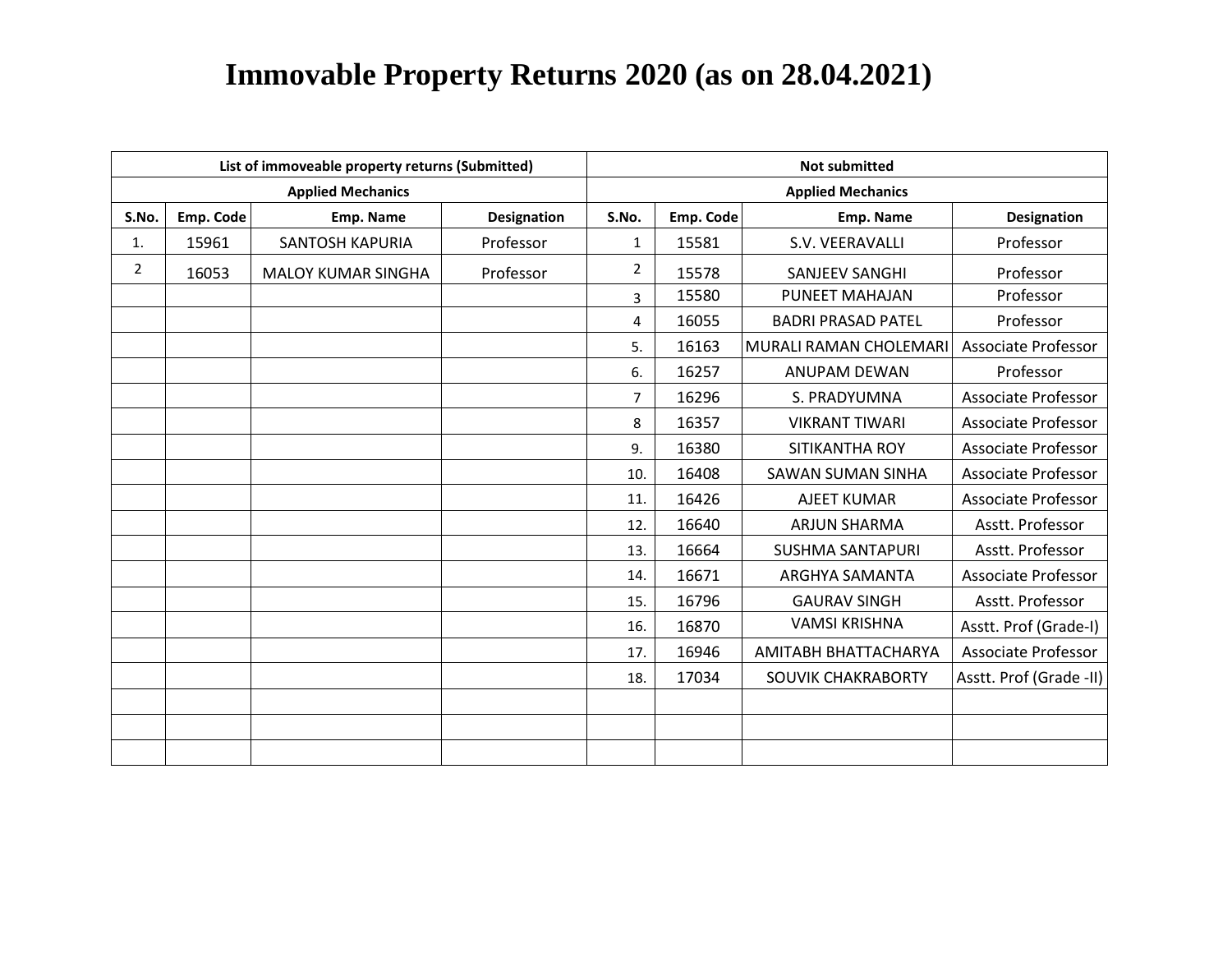|       |                                             | List of immovable property returns (Submitted)         |           | <b>Not submitted</b> |                 |                                                        |                            |  |
|-------|---------------------------------------------|--------------------------------------------------------|-----------|----------------------|-----------------|--------------------------------------------------------|----------------------------|--|
|       |                                             | Department of Biochemical Engineering & Bio technology |           |                      |                 | Department of Biochemical Engineering & Bio technology |                            |  |
| S.No. | <b>Emp Code</b><br>Emp. Name<br>Designation |                                                        |           | S.No.                | <b>Emp Code</b> | Emp. Name                                              | <b>Designation</b>         |  |
| 1.    | 15701                                       | T.R.SREEKRISHNAN                                       | Professor | 1                    | 15031           | SAROJ MISHRA                                           | Professor                  |  |
| 2.    | 16215                                       | D.SUNDAR                                               | Professor | $\overline{2}$       | 15033           | <b>SUNIL NATH</b>                                      | Professor                  |  |
|       |                                             |                                                        |           | 3                    | 15034           | ASHOK KUMAR SRIVASTAVA                                 | Professor                  |  |
|       |                                             |                                                        |           | 4                    | 15574           | PRASHANT MISHRA                                        | Professor                  |  |
|       |                                             |                                                        |           | 5                    | 16241           | SHILPI SHARMA                                          | Professor                  |  |
|       |                                             |                                                        |           | 6                    | 16253           | <b>ATUL NARANG</b>                                     | Professor                  |  |
|       |                                             |                                                        |           | 7                    | 16282           | RITU KULSHRESHTHA                                      | Associate Professor        |  |
|       |                                             |                                                        |           | 8                    | 16286           | RAVI KRISHNAN ELANGOVAN                                | Associate Professor        |  |
|       |                                             |                                                        |           | 9                    | 16343           | PREETI SRIVASTAVA                                      | <b>Associate Professor</b> |  |
|       |                                             |                                                        |           | 10                   | 16460           | <b>SHAIKH ZIAUDDIN</b>                                 | <b>Associate Professor</b> |  |
|       |                                             |                                                        |           | 11                   | 16641           | <b>ASHISH MISRA</b>                                    | Asstt. Professor           |  |
|       |                                             |                                                        |           | 12                   | 16906           | <b>ROHAN JAIN</b>                                      | Asstt. Professor           |  |
|       |                                             |                                                        |           | 13                   | 16939           | LUCINDA ELIZABETH DOYLE                                | Asstt. Professor           |  |
|       |                                             |                                                        |           | 14                   | 17001           | <b>ISHAAN GUPTA</b>                                    | Asstt. Prof (Grade-I)      |  |
|       |                                             |                                                        |           |                      |                 |                                                        |                            |  |
|       |                                             |                                                        |           |                      |                 |                                                        |                            |  |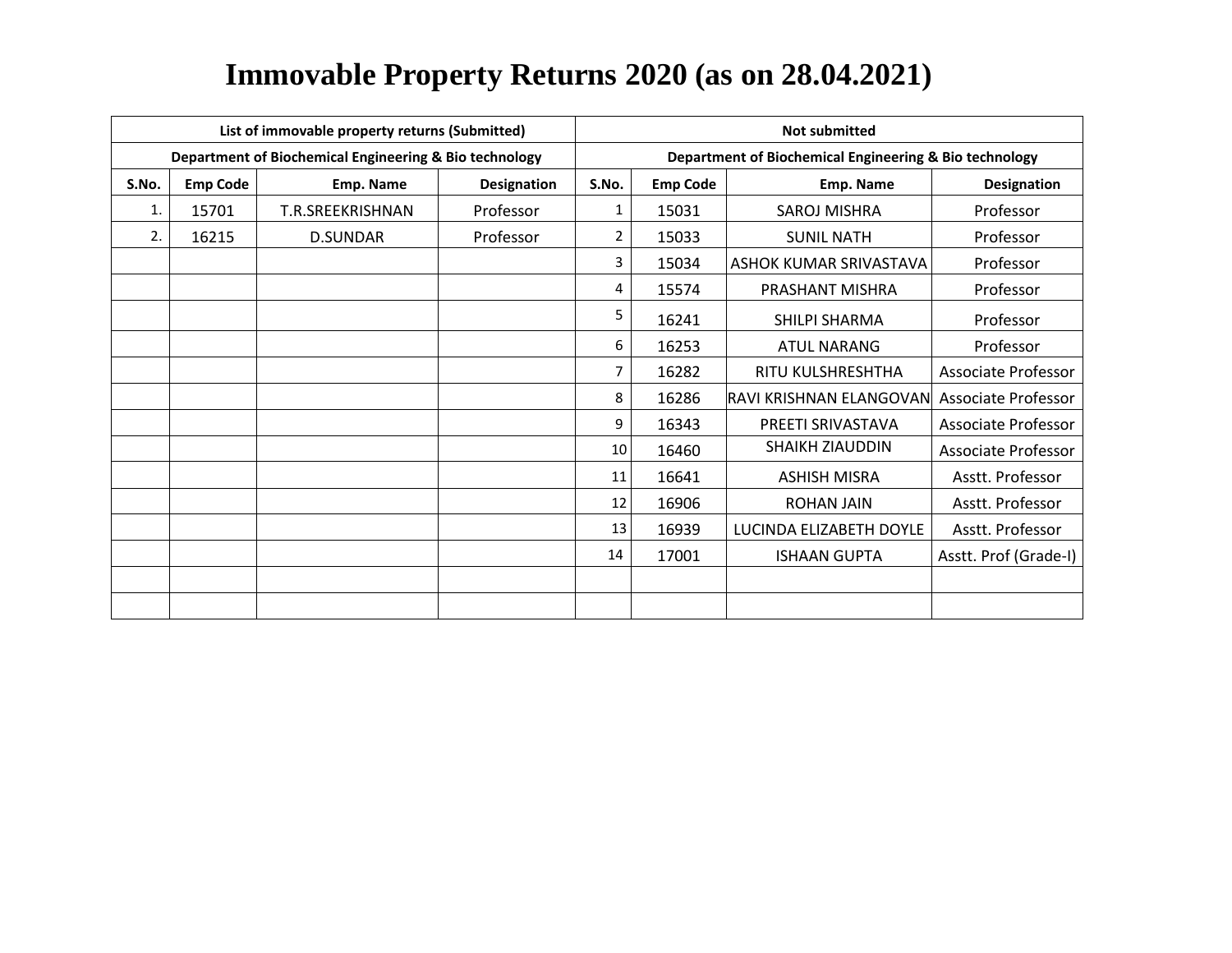|       |                 | List of immovable property returns (Submitted) |                     | <b>Not submitted</b> |                 |                                |                            |  |  |
|-------|-----------------|------------------------------------------------|---------------------|----------------------|-----------------|--------------------------------|----------------------------|--|--|
|       |                 | <b>CHEMICAL ENGINEERING</b>                    |                     |                      |                 | <b>CHEMICAL ENGINEERING</b>    |                            |  |  |
| S.No. | <b>Emp Code</b> | <b>Emp. Name</b>                               | <b>Designation</b>  | S.No.                | <b>Emp Code</b> | Emp. Name                      | <b>Designation</b>         |  |  |
| 1.    | 15937           | ANIL KUMAR SAROHA                              | Professor           | $\mathbf{1}$         | 15583           | A.N. BHASKARWAR                | Professor                  |  |  |
| 2.    | 16332           | <b>SHALINI GUPTA</b>                           | Associate Professor | $2^{\circ}$          | 15818           | SUDDHASATWA BASU               | Professor                  |  |  |
| 3.    | 16560           | <b>ANIL VERMA</b>                              | Professor           | 3.                   | 15863           | <b>KAMAL KISHORE PANT</b>      | Professor                  |  |  |
|       |                 |                                                |                     | 4.                   | 15932           | RAJESH KHANNA                  | Professor                  |  |  |
|       |                 |                                                |                     | 5.                   | 16112           | SREEDEVI UPADHYAYULA           | Professor                  |  |  |
|       |                 |                                                |                     | 6.                   | 16116           | <b>VIVEK VITTHAL BUWA</b>      | Professor                  |  |  |
|       |                 |                                                |                     | 7.                   | 16155           | <b>SUDIP KUMAR PATTANAYEK</b>  | Professor                  |  |  |
|       |                 |                                                |                     | 8.                   | 16169           | SHAIK ABDUL MUNAWAR            | <b>Associate Professor</b> |  |  |
|       |                 |                                                |                     | 9                    | 16236           | <b>JAYATI SARKAR</b>           | <b>Associate Professor</b> |  |  |
|       |                 |                                                |                     | 10                   | 16258           | <b>ANURAG SINGH RATHORE</b>    | Professor                  |  |  |
|       |                 |                                                |                     | 11.                  | 16006           | <b>SHANTANU ROY</b>            | Professor                  |  |  |
|       |                 |                                                |                     | 12.                  | 16365           | <b>GAURAV GOEL</b>             | <b>Associate Professor</b> |  |  |
|       |                 |                                                |                     | 13                   | 16368           | PARESH PRAVINCHANDRA           | <b>Associate Professor</b> |  |  |
|       |                 |                                                |                     | 14                   | 16455           | <b>JYOTI PHIRANI</b>           | <b>Associate Professor</b> |  |  |
|       |                 |                                                |                     | 15                   | 16459           | <b>MOHAMMAD ALI HAIDER</b>     | <b>Associate Professor</b> |  |  |
|       |                 |                                                |                     | 16                   | 16509           | MANOJKUMAR CHARANDAS           | <b>Associate Professor</b> |  |  |
|       |                 |                                                |                     | 17                   | 16524           | <b>DIVESH BHATIA</b>           | <b>Associate Professor</b> |  |  |
|       |                 |                                                |                     | 18                   | 16535           | <b>VIKRAM SINGH</b>            | Asstt. Professor           |  |  |
|       |                 |                                                |                     | 19                   | 16097           | <b>ANUPAM SHUKLA</b>           | Professor                  |  |  |
|       |                 |                                                |                     | 20                   | 16755           | HARIPRASAD KODAMANA            | Asstt. Professor           |  |  |
|       |                 |                                                |                     | 21                   | 16925           | <b>MANJESH KUMAR</b>           | Asstt. Professor           |  |  |
|       |                 |                                                |                     | 22                   | 16951           | <b>MOHAN KUMAR SINGH VERMA</b> | Asstt. Professor           |  |  |
|       |                 |                                                |                     | 23                   | 17051           | <b>SOMNATH GHOSH</b>           | Asstt. Prof (Grade-I)      |  |  |
|       |                 |                                                |                     |                      |                 |                                |                            |  |  |
|       |                 |                                                |                     |                      |                 |                                |                            |  |  |
|       |                 |                                                |                     |                      |                 |                                |                            |  |  |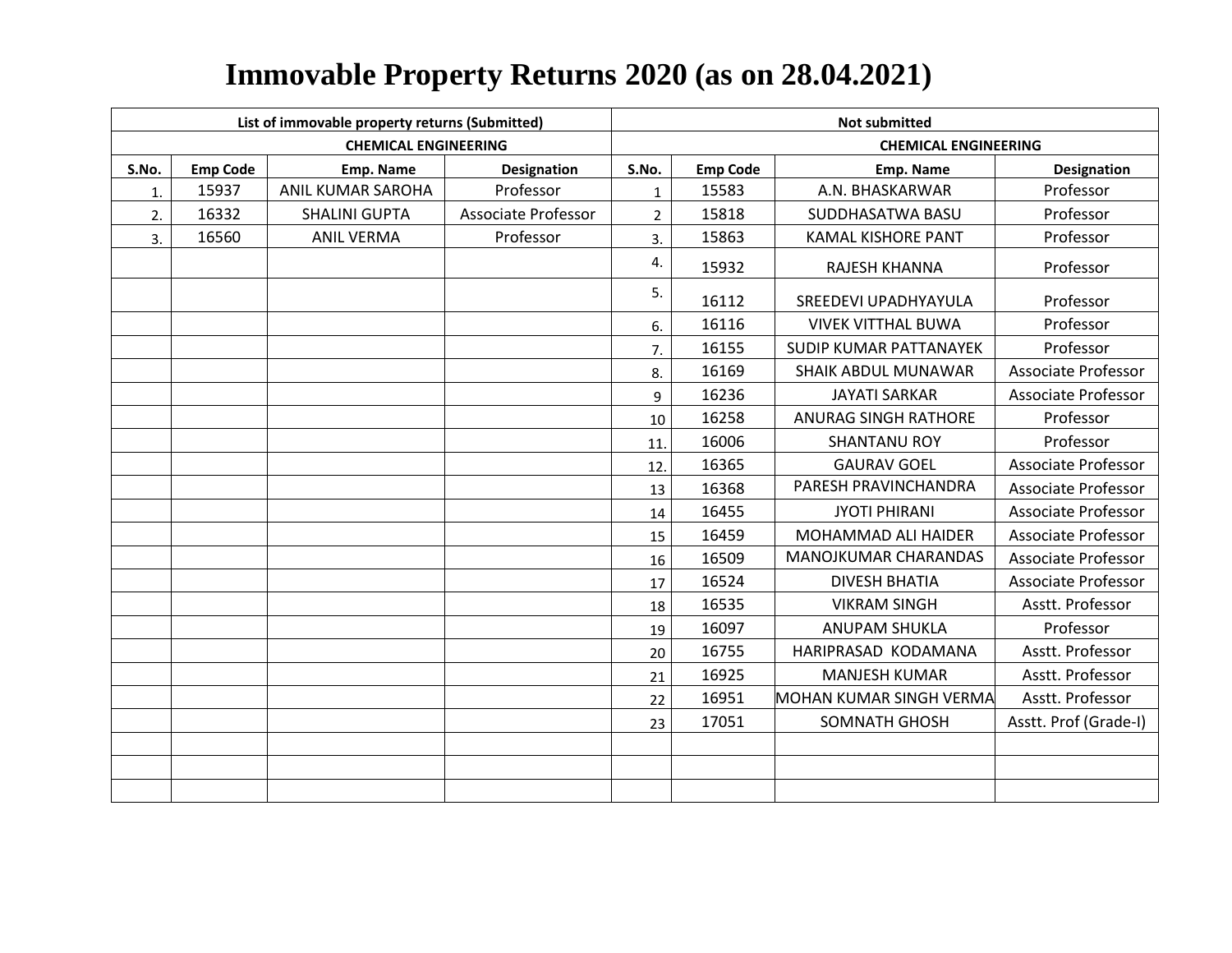|       |                 | List of immovable property returns (Submitted) |             | <b>Not submitted</b> |       |                               |                            |  |  |
|-------|-----------------|------------------------------------------------|-------------|----------------------|-------|-------------------------------|----------------------------|--|--|
|       |                 | <b>CHEMISTRY</b>                               |             |                      |       | <b>CHEMISTRY</b>              |                            |  |  |
| S.No. | <b>Emp Code</b> | Emp. Name                                      | Designation | S.No.                | Emp   | Emp. Name                     | <b>Designation</b>         |  |  |
| 1.    | 15877           | N.G.RAMESH                                     | Professor   | $\mathbf 1$          | 15505 | A.RAMANAN                     | Professor                  |  |  |
| 2.    | 16021           | SIDDHARTH PANDEY                               | Professor   | $\overline{2}$       | 15507 | D.K. BANDYOPADHYAY            | Professor                  |  |  |
|       |                 |                                                |             | 3                    | 15536 | <b>NALIN PANT</b>             | Professor                  |  |  |
|       |                 |                                                |             | 4                    | 15715 | <b>ASHOK KUMAR GANGULI</b>    | Professor                  |  |  |
|       |                 |                                                |             | 5                    | 15770 | <b>JAI DEO SINGH</b>          | Professor                  |  |  |
|       |                 |                                                |             | 6                    | 15782 | NARAYANAN D.KURUR             | Professor                  |  |  |
|       |                 |                                                |             | $\overline{7}$       | 15784 | <b>RAVI SHANKAR</b>           | Professor                  |  |  |
|       |                 |                                                |             | 8                    | 15874 | <b>SUNIL KUMAR KHARE</b>      | Professor                  |  |  |
|       |                 |                                                |             | 9                    | 16025 | <b>V.HARIDAS</b>              | Professor                  |  |  |
|       |                 |                                                |             | 10                   | 16076 | <b>SHASHANK DEEP</b>          | Professor                  |  |  |
|       |                 |                                                |             | 11                   | 16212 | S.NAGENDRAN                   | Professor                  |  |  |
|       |                 |                                                |             | 12                   | 16226 | <b>SAMEER SAPRA</b>           | Professor                  |  |  |
|       |                 |                                                |             | 13                   | 16251 | PRAMIT KUMAR CHOWDHURY        | Professor                  |  |  |
|       |                 |                                                |             | 14                   | 16324 | <b>NIDHI JAIN</b>             | Professor                  |  |  |
|       |                 |                                                |             | 15                   | 16462 | RAVI P. SINGH                 | <b>Associate Professor</b> |  |  |
|       |                 |                                                |             | 16                   | 16489 | HEMANT KUMAR KASHYAP          | <b>Associate Professor</b> |  |  |
|       |                 |                                                |             | 17                   | 16505 | PRAVIN POPINAND INGOLE        | <b>Associate Professor</b> |  |  |
|       |                 |                                                |             | 18                   | 16525 | <b>GHOLAP SHIVAJIRAO LAHU</b> | Asstt. Professor           |  |  |
|       |                 |                                                |             | 19                   | 16559 | <b>TANMAY DUTTA</b>           | Asstt. Professor           |  |  |
|       |                 |                                                |             | 20                   | 16697 | <b>KUNTAL MANNA</b>           | Asstt. Professor           |  |  |
|       |                 |                                                |             | 21                   | 16710 | SAYANTAN PARIA                | Asstt. Professor           |  |  |
|       |                 |                                                |             | 22                   | 16865 | SUDIPTA RAHA ROY              | Asstt. Professor           |  |  |
|       |                 |                                                |             | 23                   | 16908 | CHINMOY KUMAR HAZRA           | Asstt. Prof (Grade-I)      |  |  |
|       |                 |                                                |             | 24                   | 16933 | MUNTHA RAMU YADAV             | Asstt. Professor           |  |  |
|       |                 |                                                |             | 25                   | 17004 | SOUMIK SIDDHANTA              | Asstt. Prof (Grade-I)      |  |  |
|       |                 |                                                |             | 26                   | 17003 | <b>SUBRATA KUNDU</b>          | Asstt. Prof (Grade-I)      |  |  |
|       |                 |                                                |             | 27                   | 17017 | <b>JANAKIRAM VAITLA</b>       | Asstt. Prof (Grade-I)      |  |  |
|       |                 |                                                |             | 28                   | 17033 | <b>BISWARUP CHAKRABORTY</b>   | Asstt. Prof (Grade-I)      |  |  |
|       |                 |                                                |             | 29                   | 15970 | <b>ANIL JACOB ELIAS</b>       | Professor                  |  |  |
|       |                 |                                                |             |                      |       |                               |                            |  |  |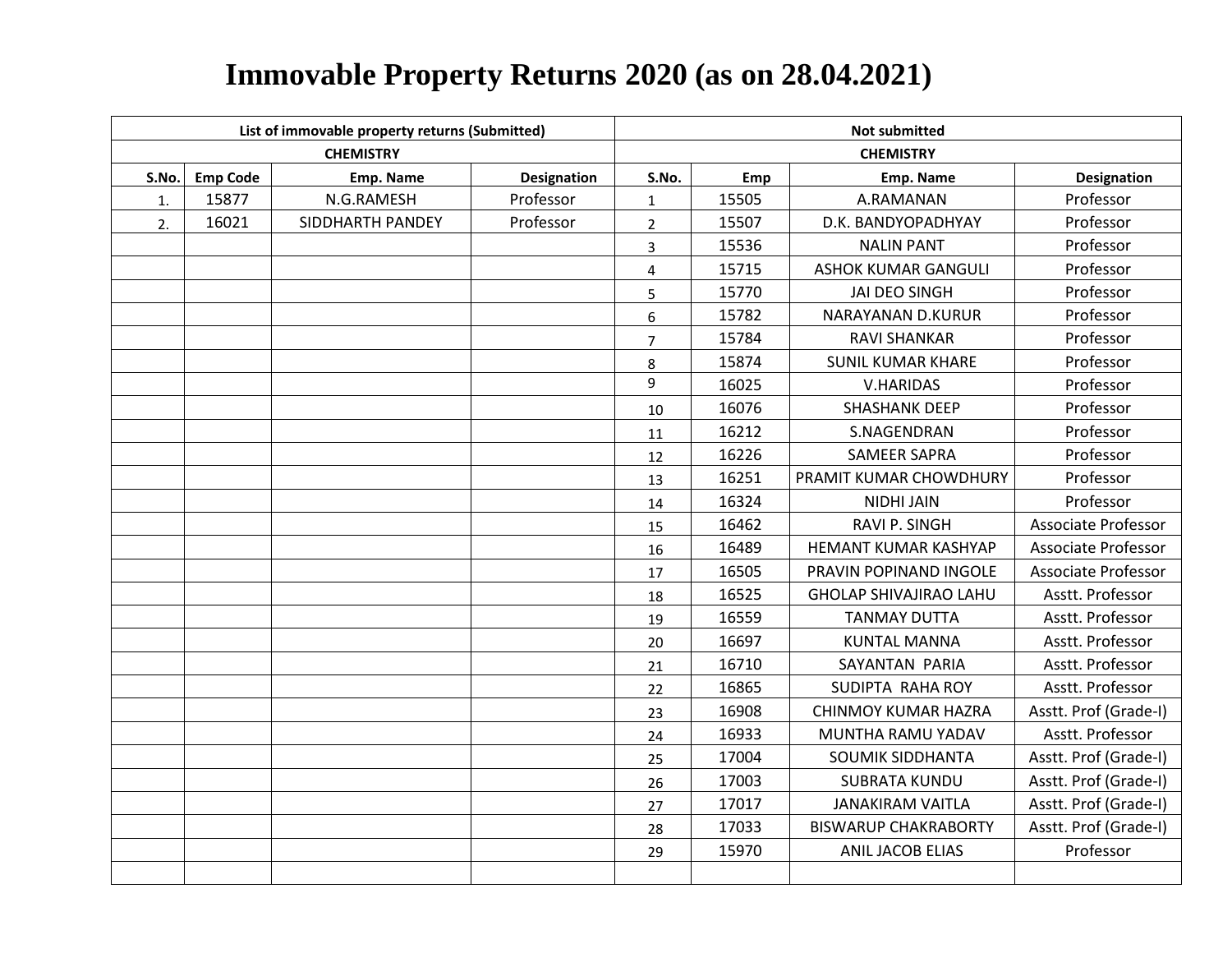|                         |                 | List of immovable property returns (Submitted) |                            | <b>Not submitted</b>    |                          |                               |                            |  |  |
|-------------------------|-----------------|------------------------------------------------|----------------------------|-------------------------|--------------------------|-------------------------------|----------------------------|--|--|
|                         |                 | <b>CIVIL ENGINEERING</b>                       |                            |                         | <b>CIVIL ENGINEERING</b> |                               |                            |  |  |
| S.No.                   | <b>Emp Code</b> | Emp. Name                                      | Designation                | S.No.                   | <b>Emp Code</b>          | Emp. Name                     | <b>Designation</b>         |  |  |
| 1.                      | 15608           | A.K. JAIN                                      | Professor                  | $\mathbf{1}$            | 15606                    | <b>ASHOK GUPTA</b>            | Professor                  |  |  |
| 2.                      | 15362           | <b>MUKESH KHARE</b>                            | Professor                  | $\overline{2}$          | 15340                    | N.K. GARG                     | Professor                  |  |  |
| 3.                      | 15872           | <b>BABU J.ALAPPAT</b>                          | Professor                  | 3                       | 15341                    | <b>MANOJ DATTA</b>            | Professor                  |  |  |
| $\overline{\mathbf{4}}$ | 16300           | <b>SHASHANK BISHNOI</b>                        | <b>Associate Professor</b> | $\overline{\mathbf{4}}$ | 15339                    | <b>GURMAIL S. BENIPAL</b>     | Professor                  |  |  |
|                         |                 |                                                |                            | 5                       | 15600                    | <b>RAKESH KHOSA</b>           | Professor                  |  |  |
|                         |                 |                                                |                            | 6                       | 15153                    | <b>GEETAM TIWARI</b>          | Professor                  |  |  |
|                         |                 |                                                |                            | $\overline{7}$          | 15783                    | <b>VENKATA RAMANA GUNTURI</b> | Professor                  |  |  |
|                         |                 |                                                |                            | 8                       | 15786                    | <b>ALOK MADAN</b>             | Professor                  |  |  |
|                         |                 |                                                |                            | 9                       | 15791                    | A.K.KESHARI                   | Professor                  |  |  |
|                         |                 |                                                |                            | 10                      | 15853                    | K. CHANDRASHEKHAR IYER        | Professor                  |  |  |
|                         |                 |                                                |                            | 11                      | 15960                    | ARVIND KUMAR NEMA             | Professor                  |  |  |
|                         |                 |                                                |                            | 12                      | 15965                    | JAGDISH TELANGRAO SHAHU       | Professor                  |  |  |
|                         |                 |                                                |                            | 13                      | 15973                    | <b>SUPRATIC GUPTA</b>         | Asstt. Professor           |  |  |
|                         |                 |                                                |                            | 14                      | 15974                    | RAMACHANDRA RAO KALAGA        | Professor                  |  |  |
|                         |                 |                                                |                            | 15                      | 16042                    | <b>BHAGU RAM CHAHAR</b>       | Professor                  |  |  |
|                         |                 |                                                |                            | 16                      | 16046                    | <b>DEO RAJ KAUSHAL</b>        | Professor                  |  |  |
|                         |                 |                                                |                            | 17                      | 16056                    | <b>SURESH BHALLA</b>          | Professor                  |  |  |
|                         |                 |                                                |                            | 18                      | 16132                    | KUMAR NEERAJ JHA              | Professor                  |  |  |
|                         |                 |                                                |                            | 19                      | 16208                    | J. UMA MAHESWARI              | <b>Associate Professor</b> |  |  |
|                         |                 |                                                |                            | 20                      | 16223                    | <b>GAZALA HABIB</b>           | <b>Associate Professor</b> |  |  |
|                         |                 |                                                |                            | 21                      | 16244                    | R. AYOTHIRAMAN                | Professor                  |  |  |
|                         |                 |                                                |                            | 22                      | 16247                    | VASANT A. MATSAGAR            | Professor                  |  |  |
|                         |                 |                                                |                            | 23                      | 16297                    | <b>BAPPADITYA MANNA</b>       | <b>Associate Professor</b> |  |  |
|                         |                 |                                                |                            | 24                      | 16307                    | <b>ARUN KUMAR</b>             | <b>Associate Professor</b> |  |  |
|                         |                 |                                                |                            | 25                      | 16333                    | DIPTI RANJAN SAHOO            | <b>Associate Professor</b> |  |  |
|                         |                 |                                                |                            | 26                      | 16335                    | <b>TANUSREE CHAKRABORTY</b>   | <b>Associate Professor</b> |  |  |
|                         |                 |                                                |                            | 27                      | 16381                    | DHANYA C.T.                   | <b>Associate Professor</b> |  |  |
|                         |                 |                                                |                            | 28                      | 16390                    | ARAVIND KRISHNA SWAMY         | <b>Associate Professor</b> |  |  |
|                         |                 |                                                |                            | 29                      | 16507                    | SUMEDHA CHAKMA                | <b>Associate Professor</b> |  |  |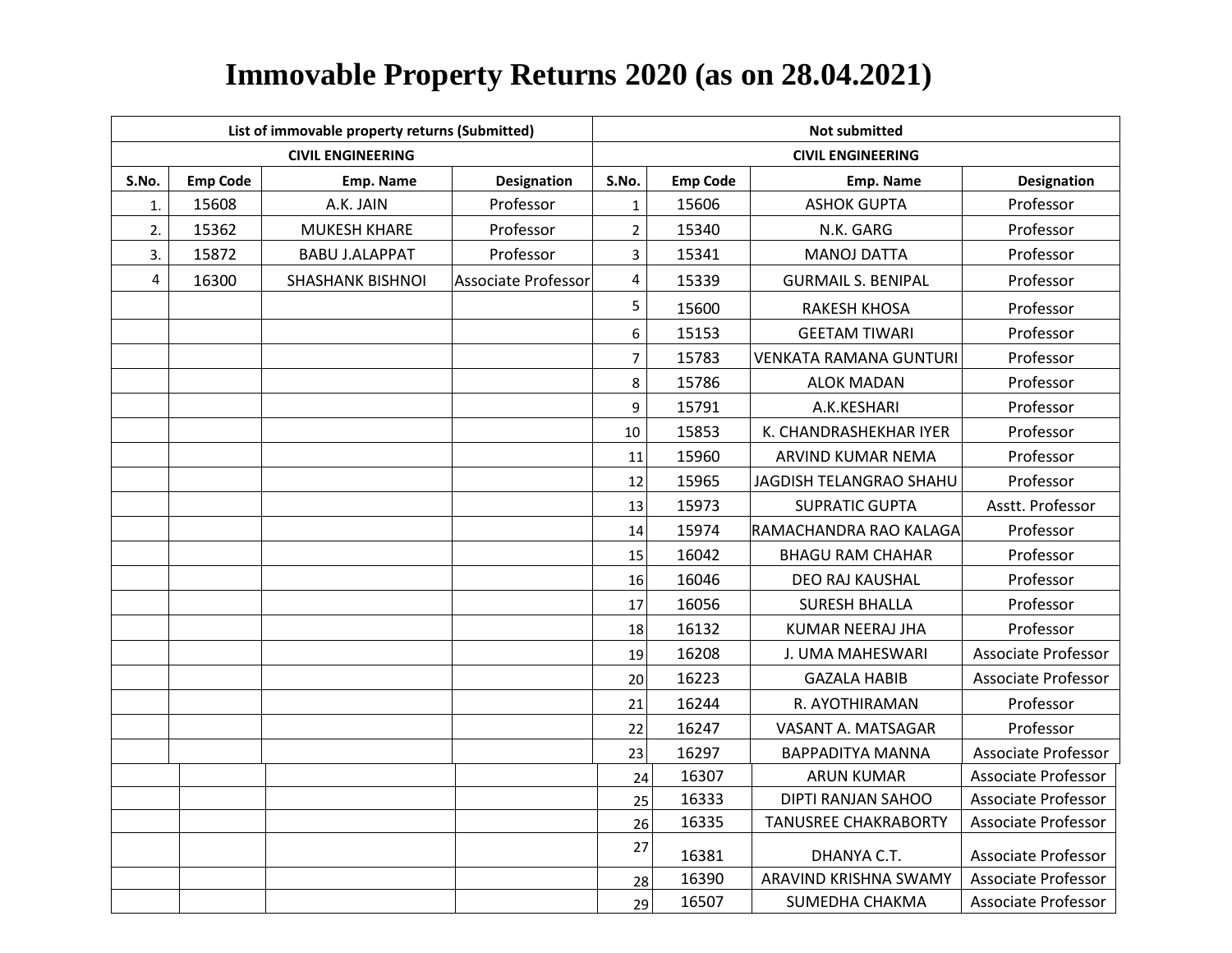|  |  | 30 | 16673 | MANOJ M               | Asstt. Professor        |
|--|--|----|-------|-----------------------|-------------------------|
|  |  | 31 | 16695 | NEZAMUDDIN            | Asstt. Professor        |
|  |  | 32 | 16748 | ANOOP KRISHAN NADUVA  | Asstt. Professor        |
|  |  | 33 | 16793 | SRI HARSHA KOTA       | Asstt. Professor        |
|  |  | 34 | 16805 | ARYA V                | Asstt. Professor        |
|  |  | 35 | 16848 | PRASHANTH VANGLA      | Asstt. Professor        |
|  |  | 36 | 16922 | <b>ARNAB BANERJEE</b> | Asstt. Professor        |
|  |  | 37 | 16926 | SAHIL BANSAL          | Asstt. Prof (Grade-I)   |
|  |  | 38 | 16985 | MANABENDRA SAHARIA    | Asstt. Prof (Grade -II) |
|  |  |    |       |                       |                         |
|  |  |    |       |                       |                         |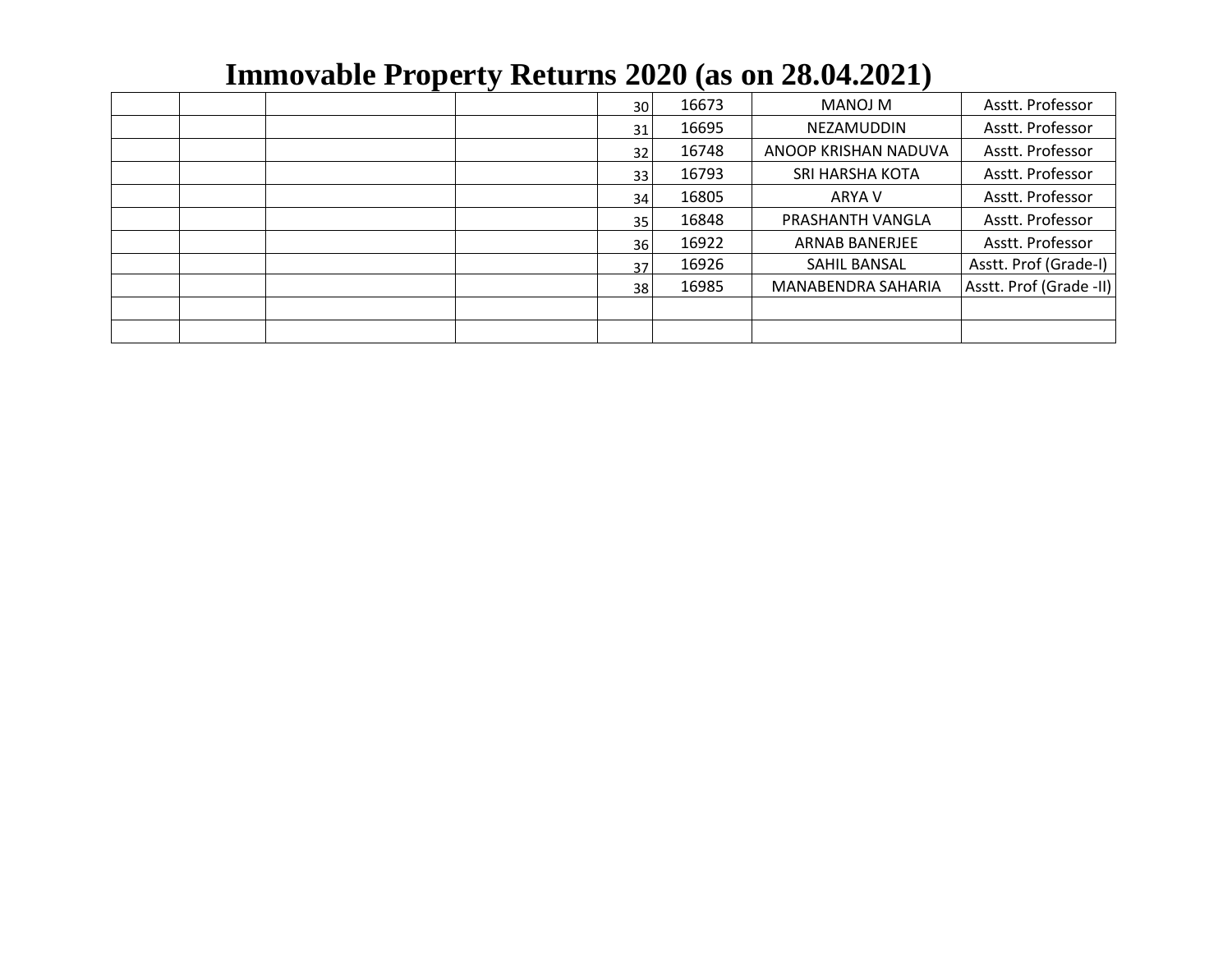|              |                 | List of immovable property returns (Submitted) |                     | <b>Not submitted</b> |                 |                                           |                            |  |  |
|--------------|-----------------|------------------------------------------------|---------------------|----------------------|-----------------|-------------------------------------------|----------------------------|--|--|
|              |                 | <b>Computer Science &amp; Engineering</b>      |                     |                      |                 | <b>Computer Science &amp; Engineering</b> |                            |  |  |
| S.No.        | <b>Emp Code</b> | Emp. Name                                      | <b>Designation</b>  | S.No.                | <b>Emp Code</b> | Emp. Name                                 | <b>Designation</b>         |  |  |
| $\mathbf{1}$ | 15450           | M. BALAKRISHNAN                                | Professor           | $\mathbf{1}$         | 15455           | S.ARUN-KUMAR                              | Professor                  |  |  |
| 2            | 15683           | SANJIVA PRASAD                                 | Professor           | $\overline{2}$       | 15589           | <b>SUBHASHIS BANERJEE</b>                 | Professor                  |  |  |
| 3            | 15987           | <b>AMIT KUMAR</b>                              | Professor           | 3                    | 15591           | <b>HUZUR SARAN</b>                        | Professor                  |  |  |
| 4            | 16023           | <b>KOLIN PAUL</b>                              | Professor           | 4                    | 15590           | <b>SANDEEP SEN</b>                        | Professor                  |  |  |
| 5            | 16134           | AMITABHA BAGCHI                                | Professor           | 5                    | 15812           | PREM KUMAR KALRA                          | Professor                  |  |  |
| 6            | 16340           | <b>SMRUTI RANJAN</b>                           | Associate           | 6                    | 15819           | <b>NAVEEN GARG</b>                        | Professor                  |  |  |
| 7            | 17041           | <b>VIRESHWAR KUMAR</b>                         | Asstt. Prof (Grade- | $\overline{7}$       | 16138           | <b>VINAY JOSEPH RIBEIRO</b>               | <b>Associate Professor</b> |  |  |
| 8            | 15958           | PREETI RANJAN PANDA                            | Professor           | 8                    | 16161           | <b>SUBODH KUMAR</b>                       | Professor                  |  |  |
|              |                 |                                                |                     | 9                    | 16260           | SORAV BANSAL                              | <b>Associate Professor</b> |  |  |
|              |                 |                                                |                     | 10                   | 16269           | AADITESHWAR SETH                          | <b>Associate Professor</b> |  |  |
|              |                 |                                                |                     | 11                   | 16292           | RAGESH JAISWAL                            | <b>Associate Professor</b> |  |  |
|              |                 |                                                |                     | 12                   | 16350           | MAYA RAMANATH                             | <b>Associate Professor</b> |  |  |
|              |                 |                                                |                     | 13                   | 16383           | PARAG SINGLA                              | Associate Professor        |  |  |
|              |                 |                                                |                     | 14                   | 16554           | <b>MAUSAM</b>                             | Professor                  |  |  |
|              |                 |                                                |                     | 15                   | 16572           | <b>RAHUL GARG</b>                         | Professor                  |  |  |
|              |                 |                                                |                     | 16                   | 16604           | SUBODH VISHNU SHARMA                      | Asstt. Professor           |  |  |
|              |                 |                                                |                     | 17                   | 16690           | SAYAN RANU                                | <b>Associate Professor</b> |  |  |
|              |                 |                                                |                     | 18                   | 16756           | RIJUREKHA SEN                             | Asstt. Professor           |  |  |
|              |                 |                                                |                     | 19                   | 16758           | <b>RAHUL NARAIN</b>                       | Asstt. Professor           |  |  |
|              |                 |                                                |                     | 20                   | 16833           | SRIKANTA BEDATHUR                         | <b>Associate Professor</b> |  |  |
|              |                 |                                                |                     | 21                   | 16838           | <b>CHETAN ARORA</b>                       | <b>Associate Professor</b> |  |  |
|              |                 |                                                |                     | 22                   | 16969           | <b>SOHAM SUNDAR</b>                       | Asstt. Prof (Grade -II)    |  |  |
|              |                 |                                                |                     | 23                   | 16968           | <b>ASHISH CHIPLUNKAR</b>                  | Asstt. Professor           |  |  |
|              |                 |                                                |                     | 24                   | 16986           | <b>ROHAN PAUL</b>                         | Asstt. Professor           |  |  |
|              |                 |                                                |                     | 25                   | 17065           | <b>KEERTI CHOUDHARY</b>                   | Asstt. Prof (Grade-I)      |  |  |
|              |                 |                                                |                     | 26                   | 17066           | <b>VENKATA VIVEK KUMAR</b>                | Asstt. Prof (Grade -II)    |  |  |
|              |                 |                                                |                     | 27                   | 17080           | ABHIJNAN CHAKRABORTY                      | Asstt. Prof (Grade -II)    |  |  |
|              |                 |                                                |                     |                      |                 |                                           |                            |  |  |
|              |                 |                                                |                     |                      |                 |                                           |                            |  |  |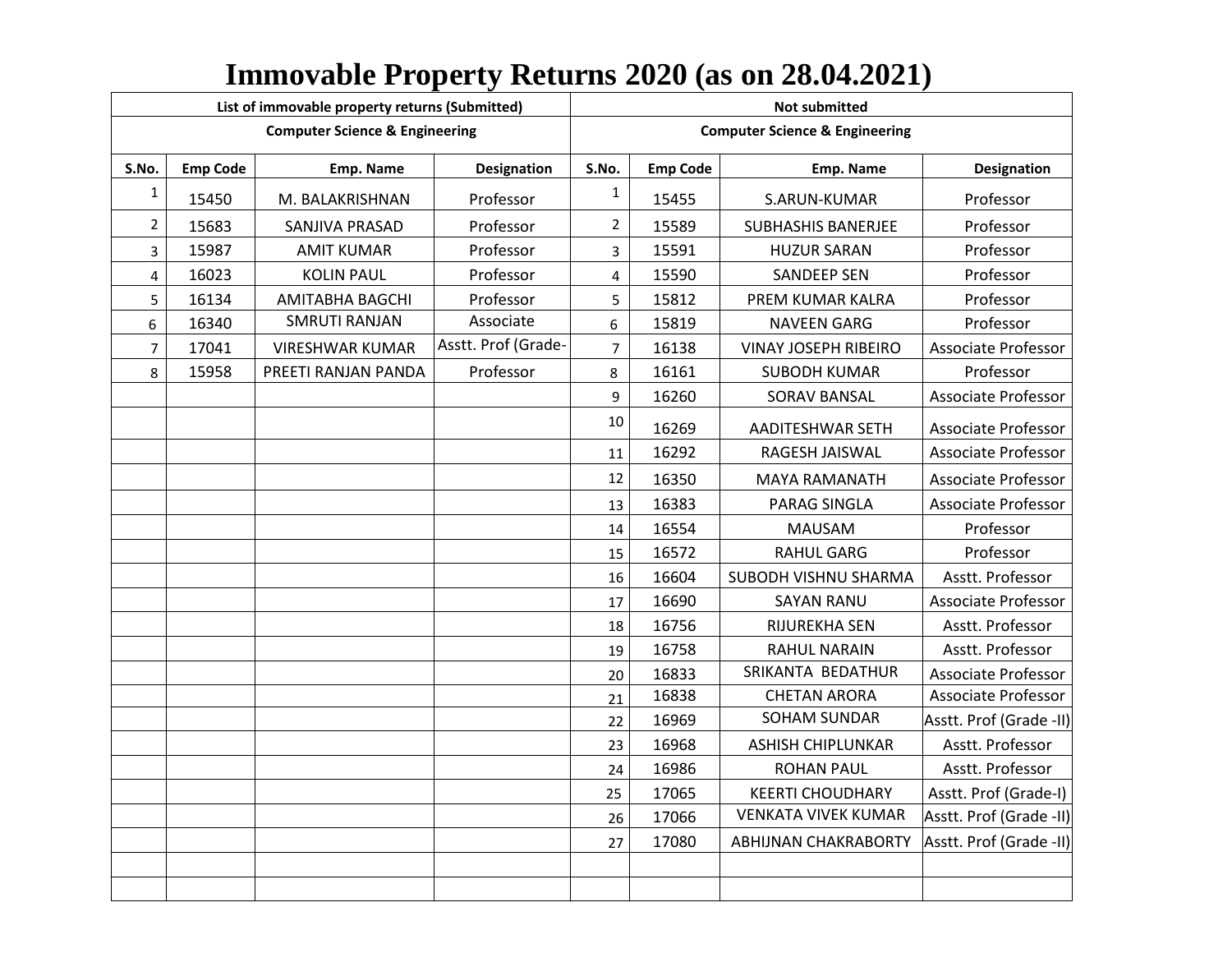|                         |                 | List of immovable property returns (Submitted) |                            | <b>Not submitted</b> |                 |                               |                            |  |  |
|-------------------------|-----------------|------------------------------------------------|----------------------------|----------------------|-----------------|-------------------------------|----------------------------|--|--|
|                         |                 | <b>ELECTRICAL ENGINEERING</b>                  |                            |                      |                 | <b>ELECTRICAL ENGINEERING</b> |                            |  |  |
| S.No.                   | <b>Emp Code</b> | Emp. Name                                      | <b>Designation</b>         | S.No.                | <b>Emp Code</b> | Emp. Name                     | Designation                |  |  |
| $\mathbf{1}$            | 15152           | S.D. JOSHI                                     | Professor                  | $\mathbf{1}$         | 15154           | <b>BHIM SINGH</b>             | Professor                  |  |  |
| $\overline{2}$          | 16092           | MASHUQ-UN-NABI                                 | Associate                  | $\mathfrak{2}$       | 15597           | SANTANU CHAUDHURY             | Professor                  |  |  |
| 3                       | 16153           | <b>SWADES KUMAR DE</b>                         | Professor                  | 3                    | 15672           | <b>SUBRAT KAR</b>             | Professor                  |  |  |
| $\overline{\mathbf{4}}$ | 16167           | S. JANARDHANAN                                 | Associate                  | $\overline{4}$       | 15729           | M.JAGADESH KUMAR              | Professor                  |  |  |
| 5                       | 16432           | SUMEET AGARWAL                                 | Associate Professor        | 5                    | 15795           | G.BHUVANESWARI                | Professor                  |  |  |
| 6                       | 16466           | <b>MADHUSUDAN SINGH</b>                        | Associate                  | 6                    | 15805           | <b>RANJAN BOSE</b>            | Professor                  |  |  |
| $\overline{7}$          | 16482           | <b>ABHISEK DIXIT</b>                           | <b>Associate Professor</b> | $\tau$               | 15808           | <b>SHANKAR PRAKRIYA</b>       | Professor                  |  |  |
| 8                       | 16596           | SESHAN SRIRANGARAJAN                           | Asstt. Professor           | 8                    | 15829           | <b>INDRA NARAYAN KAR</b>      | Professor                  |  |  |
| 9                       | 16688           | LALAN KUMAR                                    | Asstt. Professor           | 9                    | 15851           | RANJAN KUMAR MALLIK           | Professor                  |  |  |
| 10                      | 15646           | JAYADEVA                                       | Professor                  | 10                   | 15949           | MUMMADI VEERACHARY            | Professor                  |  |  |
|                         |                 |                                                |                            | 11                   | 15995           | <b>SUKUMAR MISHRA</b>         | Professor                  |  |  |
|                         |                 |                                                |                            | 12                   | 16066           | <b>BIJAYA KETAN PANIGRAHI</b> | Professor                  |  |  |
|                         |                 |                                                |                            | 13                   | 16080           | <b>BREJESH LALL</b>           | Professor                  |  |  |
|                         |                 |                                                |                            | 14                   | 16140           | SHOURIBRATA CHATTERJEE        | Professor                  |  |  |
|                         |                 |                                                |                            | 15                   | 16150           | <b>SUMANTRA DUTTA ROY</b>     | Professor                  |  |  |
|                         |                 |                                                |                            | 16                   | 16170           | <b>NILANJAN SENROY</b>        | Professor                  |  |  |
|                         |                 |                                                |                            | 17                   | 16218           | ABHIJIT RAMCHANDRA            | Professor                  |  |  |
|                         |                 |                                                |                            | 18                   | 16259           | <b>MANAV BHATNAGAR</b>        | Professor                  |  |  |
|                         |                 |                                                |                            | 19                   | 16378           | ANUJ DHAWAN                   | <b>Associate Professor</b> |  |  |
|                         |                 |                                                |                            | 20                   | 16384           | SHUBHENDU BHASIN              | <b>Associate Professor</b> |  |  |
|                         |                 |                                                |                            | 21                   | 16396           | <b>MUKUL SARKAR</b>           | <b>Associate Professor</b> |  |  |
|                         |                 |                                                |                            | 22                   | 16410           | <b>SHAUNAK SEN</b>            | <b>Associate Professor</b> |  |  |
|                         |                 |                                                |                            | 23                   | 16417           | <b>AMIT KUMAR JAIN</b>        | <b>Associate Professor</b> |  |  |
|                         |                 |                                                |                            | 24                   | 16450           | SAIF KHAN MOHAMMED            | <b>Associate Professor</b> |  |  |
|                         |                 |                                                |                            | 25                   | 16523           | <b>BHASKAR MITRA</b>          | Asstt. Professor           |  |  |
|                         |                 |                                                |                            | 26                   | 16543           | <b>MANAN SURI</b>             | Associate Professor        |  |  |
|                         |                 |                                                |                            | 27                   | 16583           | <b>ANANDARUP DAS</b>          | <b>Associate Professor</b> |  |  |
|                         |                 |                                                |                            | 28                   | 16602           | <b>TAPAN KUMAR GANDHI</b>     | <b>Associate Professor</b> |  |  |
|                         |                 |                                                |                            | 29                   | 16638           | <b>ABHISHEK DIXIT</b>         | Asstt. Professor           |  |  |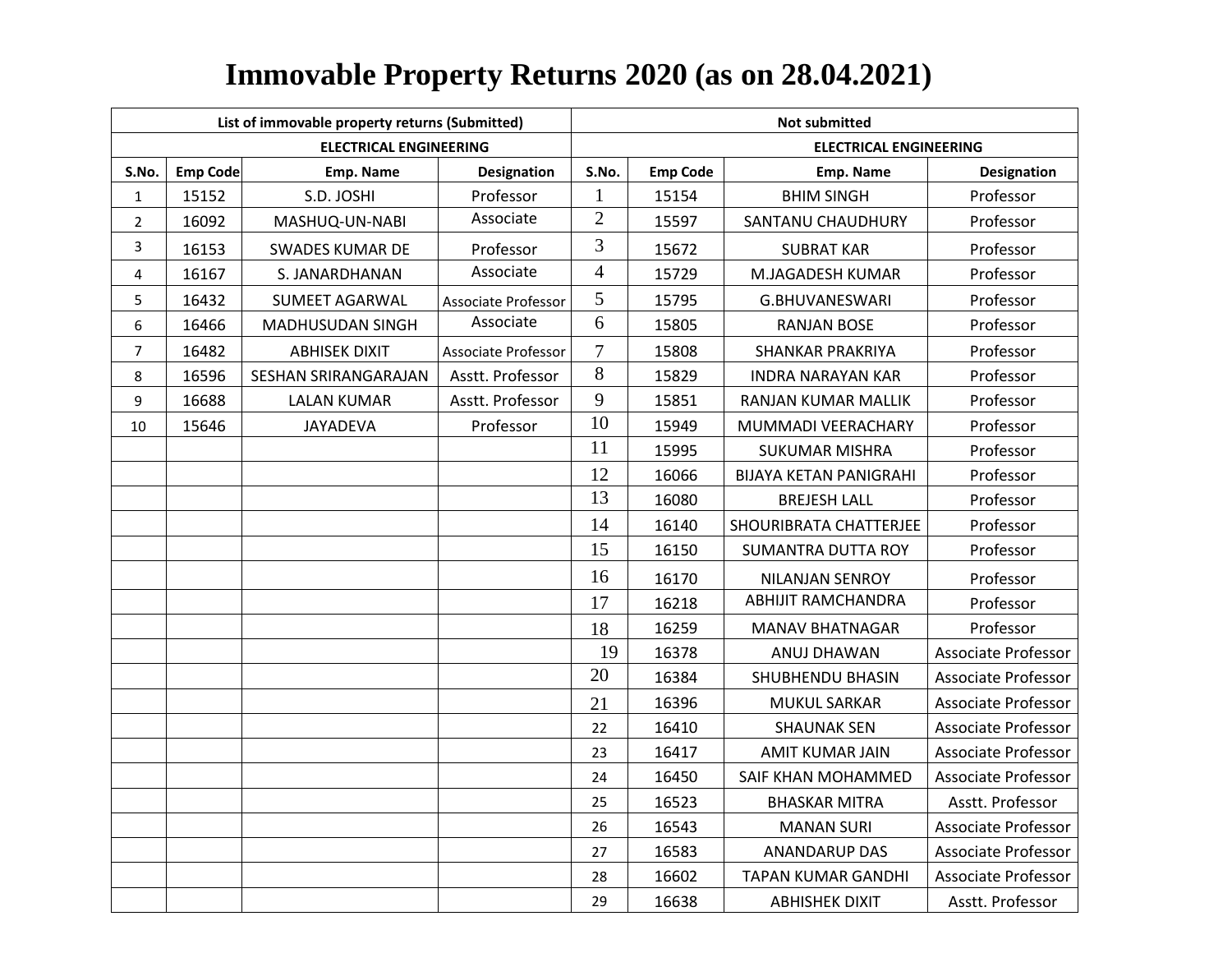|  | $\bullet$ |    |       |                       |                       |
|--|-----------|----|-------|-----------------------|-----------------------|
|  |           | 30 | 16680 | DEEPAK UMAKANT PATIL  | Asstt. Professor      |
|  |           | 31 | 16691 | DEBANJAN BHOWMIK      | Asstt. Professor      |
|  |           | 32 | 16726 | HARSHAN JAGADEESH     | Asstt. Professor      |
|  |           | 33 | 16736 | VIVEK VENKATARAMAN    | Asstt. Professor      |
|  |           | 34 | 16741 | PRATHOSH A.P.         | Asstt. Professor      |
|  |           | 35 | 16784 | SUMIT KUMAR PRAMANICK | Asstt. Professor      |
|  |           | 36 | 16804 | SUBASHISH DATTA       | Asstt. Professor      |
|  |           | 37 | 16841 | SOUMYA SHUBHRA NAG    | Asstt. Prof (Grade-I) |
|  |           | 38 | 16860 | ARPAN CHATTOPADHYAY   | Asstt. Professor      |
|  |           | 39 | 16862 | DHIMAN MALLICK        | Asstt. Prof (Grade-I) |
|  |           | 40 | 16877 | ANKESH JAIN           | Asstt. Prof (Grade-I) |
|  |           | 41 | 16884 | AMOL CHOUDHARY        | Asstt. Professor      |
|  |           | 42 | 17014 | RAKESH KUMAR PALANI   | Asstt. Prof (Grade-I) |
|  |           | 43 | 17045 | <b>SANDEEP KUMAR</b>  | Asstt. Prof (Grade-I) |
|  |           |    |       |                       |                       |
|  |           |    |       |                       |                       |
|  |           |    |       |                       |                       |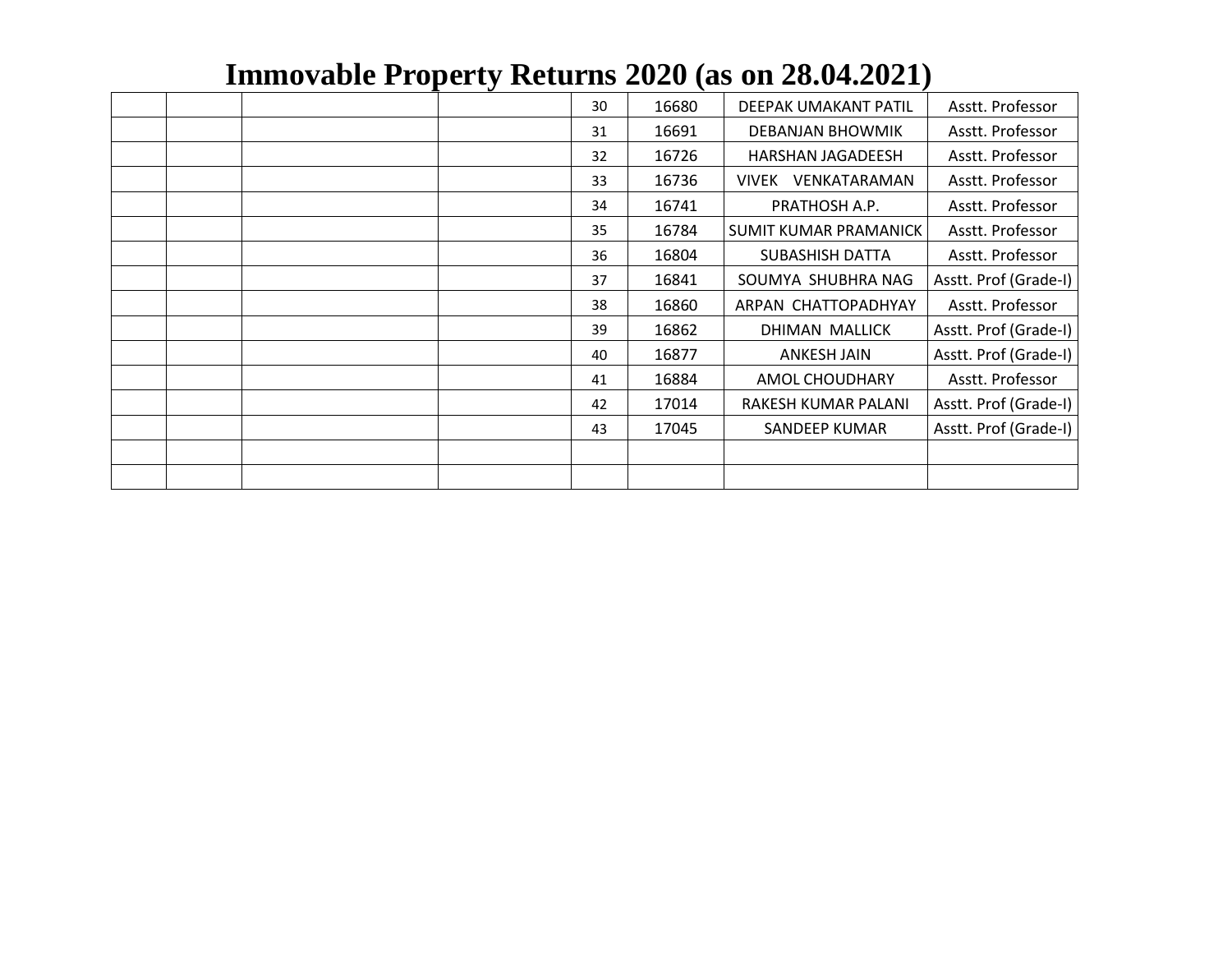|                | List of immovable property returns (Submitted) |                      |                            |                | <b>Not submitted</b> |                           |                            |  |  |  |
|----------------|------------------------------------------------|----------------------|----------------------------|----------------|----------------------|---------------------------|----------------------------|--|--|--|
|                |                                                | <b>H.U.S.S.</b>      |                            |                |                      | <b>H.U.S.S.</b>           |                            |  |  |  |
| S.No.          | <b>Emp Code</b>                                | Emp. Name            | Designation                | S.No.          | <b>Emp Code</b>      | Emp. Name                 | <b>Designation</b>         |  |  |  |
| 1.             | 16054                                          | <b>KAMLESH SINGH</b> | <b>Associate Professor</b> | $\mathbf{1}$   | 15718                | SANIL V.                  | Professor                  |  |  |  |
| $\overline{2}$ | 16584                                          | SAPTARSHI MUKHERJEE  | Associate Professor        | $\overline{2}$ | 15738                | RAVINDER KAUR             | Professor                  |  |  |  |
|                |                                                |                      |                            | 3              | 15998                | <b>ANGELIE MULTANI</b>    | Professor                  |  |  |  |
|                |                                                |                      |                            | $\overline{4}$ | 16081                | PURNIMA SINGH             | Professor                  |  |  |  |
|                |                                                |                      |                            | 5              | 16123                | <b>VIBHA ARORA</b>        | <b>Associate Professor</b> |  |  |  |
|                |                                                |                      |                            | 6              | 16124                | <b>BHARATI PURI</b>       | <b>Associate Professor</b> |  |  |  |
|                |                                                |                      |                            | $\overline{7}$ | 16204                | PRITHA CHANDRA            | Professor                  |  |  |  |
|                |                                                |                      |                            | 8              | 16238                | C.A.TOMY                  | Professor                  |  |  |  |
|                |                                                |                      |                            | 9              | 16246                | <b>STUTI KHANNA</b>       | Associate Professor        |  |  |  |
|                |                                                |                      |                            | 10             | 16249                | FARHANA IBRAHIM           | <b>Associate Professor</b> |  |  |  |
|                |                                                |                      |                            | 11             | 16309                | JAYAN JOSE THOMAS         | Associate Professor        |  |  |  |
|                |                                                |                      |                            | 12             | 16311                | SARBESWAR SAHOO           | <b>Associate Professor</b> |  |  |  |
|                |                                                |                      |                            | 13             | 16334                | <b>DEBASIS MONDAL</b>     | Associate Professor        |  |  |  |
|                |                                                |                      |                            | 14             | 16336                | RICHA KUMAR               | <b>Associate Professor</b> |  |  |  |
|                |                                                |                      |                            | 15             | 16341                | <b>ARJUN GHOSH</b>        | <b>Associate Professor</b> |  |  |  |
|                |                                                |                      |                            | 16             | 16344                | REETIKA KHERA             | Associate Professor        |  |  |  |
|                |                                                |                      |                            | 17             | 16423                | DIVYA DWIVEDI             | <b>Associate Professor</b> |  |  |  |
|                |                                                |                      |                            | 18             | 16427                | PAROMA SANYAL             | <b>Associate Professor</b> |  |  |  |
|                |                                                |                      |                            | 19             | 16433                | SOURABH BIKAS PAUL        | Asstt. Professor           |  |  |  |
|                |                                                |                      |                            | 20             | 16439                | ARUDRA VENKATA BURRA      | Asstt. Professor           |  |  |  |
|                |                                                |                      |                            | 21             | 16442                | <b>NAVEEN THAYYIL</b>     | <b>Associate Professor</b> |  |  |  |
|                |                                                |                      |                            | 22             | 16444                | <b>ANKUSH AGRAWAL</b>     | <b>Associate Professor</b> |  |  |  |
|                |                                                |                      |                            | 23             | 16456                | <b>VARSHA SINGH</b>       | <b>Associate Professor</b> |  |  |  |
|                |                                                |                      |                            | 24             | 16494                | SIMONA SAWHNEY            | <b>Associate Professor</b> |  |  |  |
|                |                                                |                      |                            | 25             | 16565                | MILIND WAKANKAR           | <b>Associate Professor</b> |  |  |  |
|                |                                                |                      |                            | 26             | 16582                | <b>SAMAR HUSAIN</b>       | Asstt. Professor           |  |  |  |
|                |                                                |                      |                            | 27             | 16687                | YASHPAL ASHOKRAO          | Asstt. Professor           |  |  |  |
|                |                                                |                      |                            | 28             | 16819                | <b>ASHWINI J VAIDYA</b>   | Asstt. Professor           |  |  |  |
|                |                                                |                      |                            | 29             | 16836                | <b>SUMITAVA MUKHERJEE</b> | Asstt. Professor           |  |  |  |
|                |                                                |                      |                            | 30             | 16881                | MAHUYA BANDYOPADHYAY      | <b>Associate Professor</b> |  |  |  |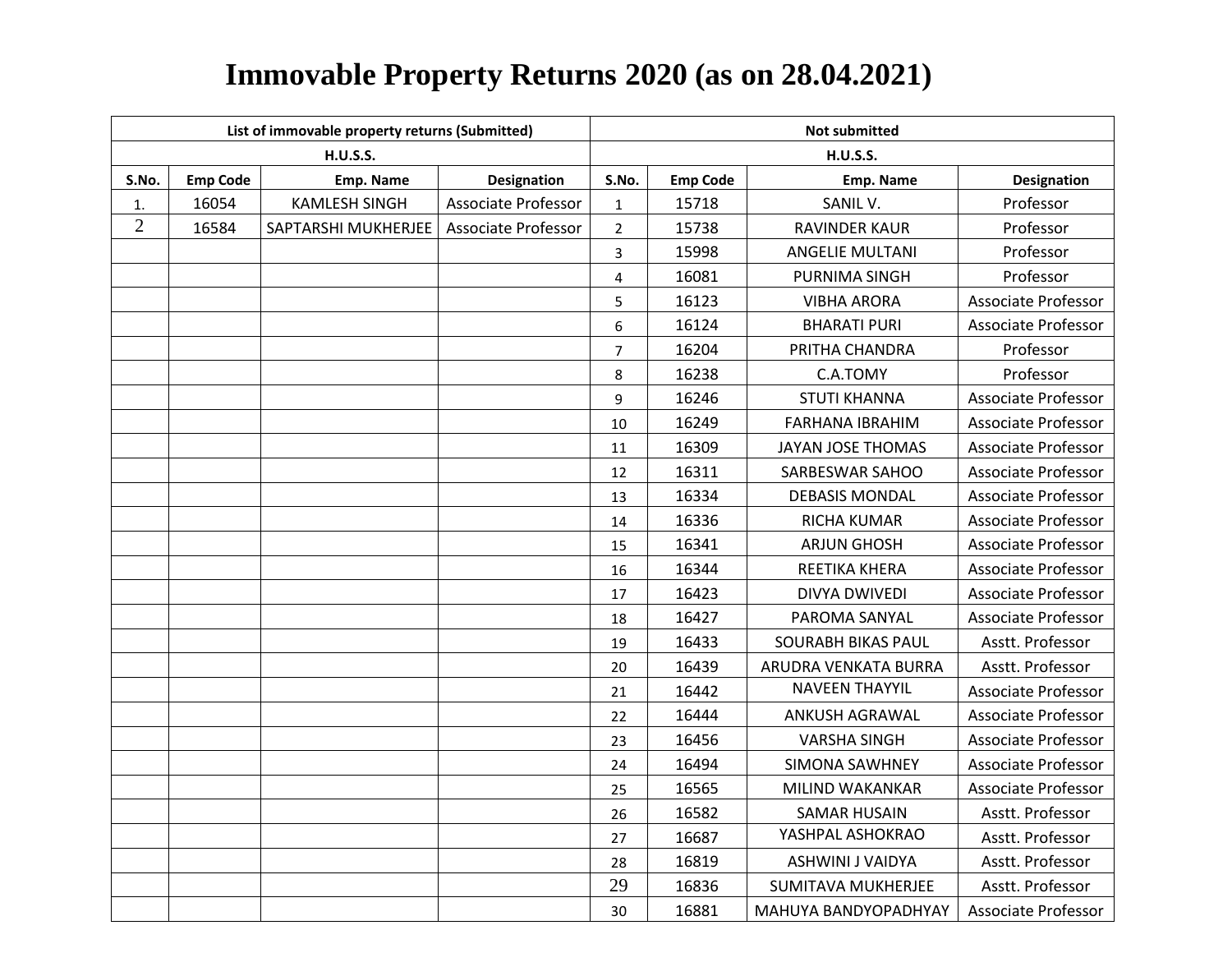|  |  | $\sim$ $\sim$<br>ــر | 16934 | <b>OFBNATH</b><br><b>SISIR</b> | ۰– ۸<br>. Professor<br>าววเ |
|--|--|----------------------|-------|--------------------------------|-----------------------------|
|  |  |                      |       |                                |                             |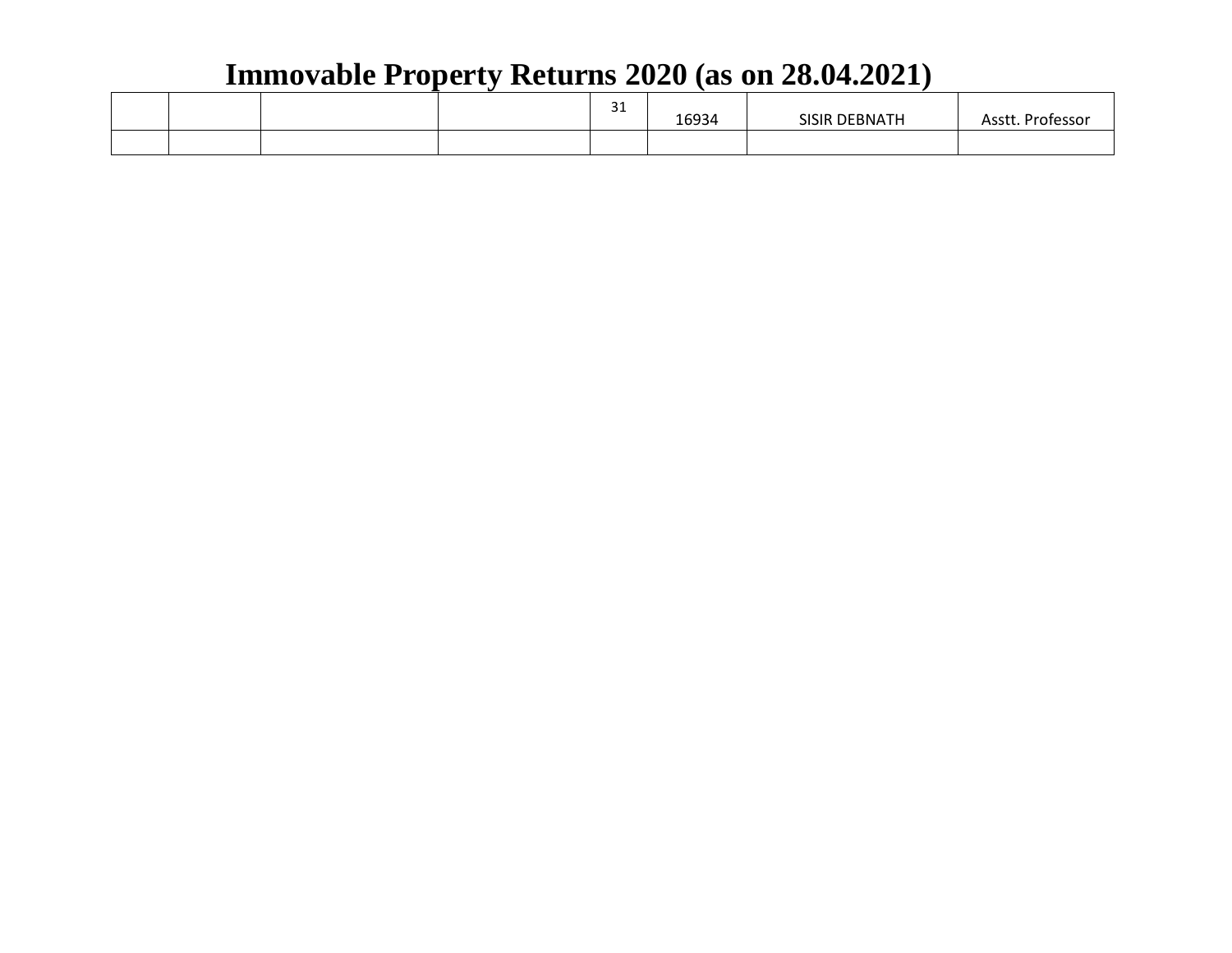|       |                 | List of immovable property returns (Submitted) |                     | <b>Not submitted</b> |                 |                           |                            |  |  |
|-------|-----------------|------------------------------------------------|---------------------|----------------------|-----------------|---------------------------|----------------------------|--|--|
|       |                 | D.M.S                                          |                     | D.M.S                |                 |                           |                            |  |  |
| S.No. | <b>Emp Code</b> | Emp. Name                                      | <b>Designation</b>  | S.No                 | <b>Emp Code</b> | Emp. Name                 | <b>Designation</b>         |  |  |
| 1.    | 17044           | SURENDRA SINGH YADAV                           | Professor           | 1                    | 15624           | <b>SUSHIL</b>             | Professor                  |  |  |
| 2.    | 16294           | SURYA PRAKASH SINGH                            | Professor           | $\overline{2}$       | 15526           | <b>HARISH CHAUDHRY</b>    | <b>Associate Professor</b> |  |  |
| 3.    | 16449           | <b>JITENDRA MADAAN</b>                         | Associate Professor | 3                    | 15619           | <b>KANIKA TANDON BHAL</b> | Professor                  |  |  |
| 4.    | 16078           | <b>SEEMA SHARMA</b>                            | Professor           | 4                    | 15785           | M.P. GUPTA                | Professor                  |  |  |
| 5     | 16868           | P K Gaiu                                       | Professor           | 5                    | 15867           | <b>RAVI SHANKAR</b>       | Professor                  |  |  |
|       |                 |                                                |                     | 6                    | 16074           | P. VIGNESWARA ILAVARASAN  | Professor                  |  |  |
|       |                 |                                                |                     | 7                    | 16195           | <b>MAHIM SAGAR</b>        | Professor                  |  |  |
|       |                 |                                                |                     | 8                    | 16298           | <b>SHVETA SINGH</b>       | Professor                  |  |  |
|       |                 |                                                |                     | 9                    | 16431           | <b>SHUCHI SINHA</b>       | Asstt. Professor           |  |  |
|       |                 |                                                |                     | 10                   | 16497           | SMITA KASHIRAMKA          | Associate Professor        |  |  |
|       |                 |                                                |                     | 11                   | 16522           | <b>SANJAY DHIR</b>        | <b>Associate Professor</b> |  |  |
|       |                 |                                                |                     | 12                   | 16534           | ARPAN KUMAR KAR           | Associate Professor        |  |  |
|       |                 |                                                |                     | 13                   | 16555           | AMLENDU KUMAR DUBEY       | <b>Associate Professor</b> |  |  |
|       |                 |                                                |                     | 14                   | 16826           | <b>NEERU CHAUDHRY</b>     | Asstt. Professor           |  |  |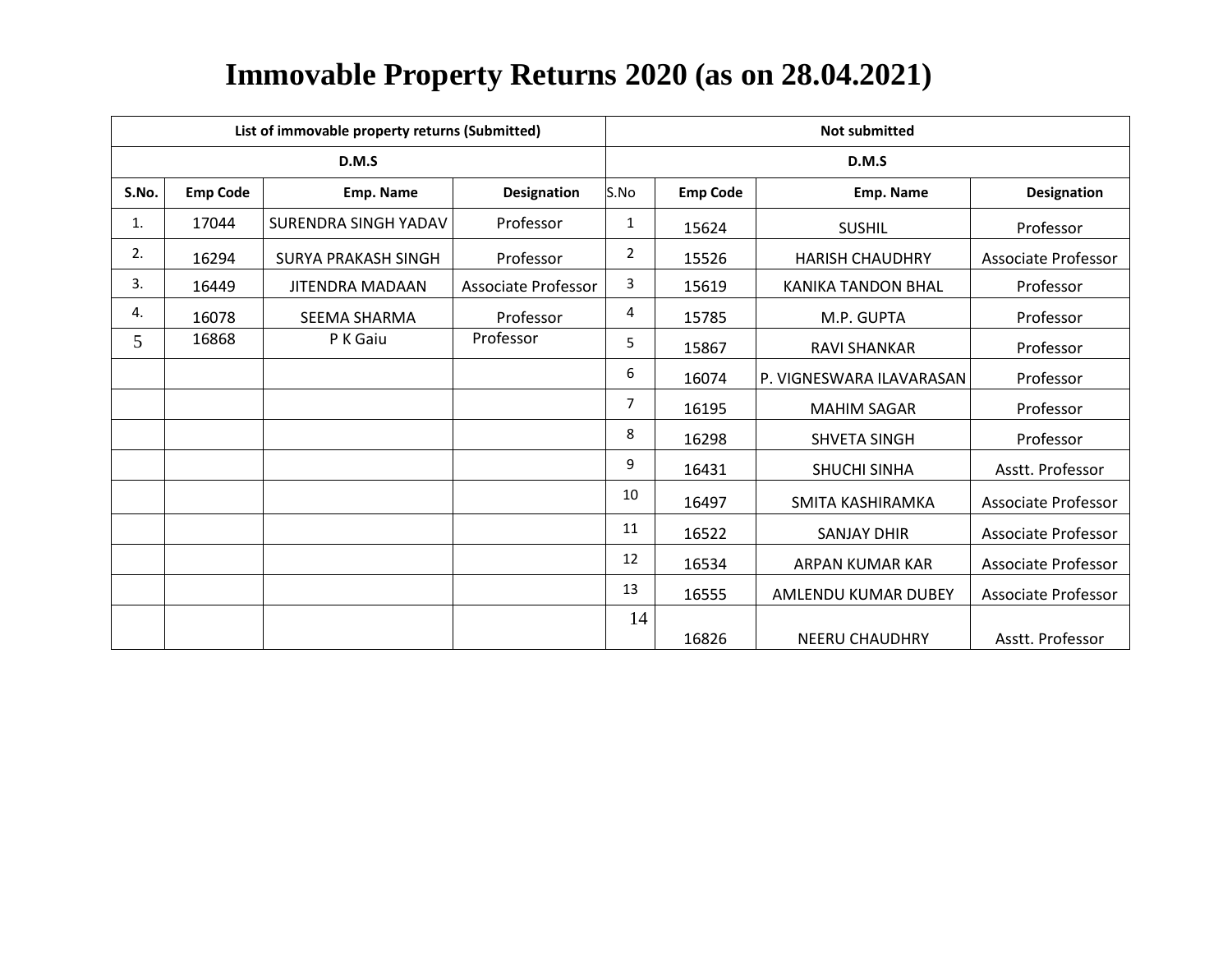|                |                 | List of immovable property returns (Submitted) |                       | <b>Not submitted</b> |                 |                             |                            |  |  |
|----------------|-----------------|------------------------------------------------|-----------------------|----------------------|-----------------|-----------------------------|----------------------------|--|--|
|                |                 | <b>Mathematics</b>                             |                       | <b>Mathematics</b>   |                 |                             |                            |  |  |
| S.No.          | <b>Emp Code</b> | Emp. Name                                      | Designation           | S.No.                | <b>Emp Code</b> | Emp. Name                   | Designation                |  |  |
| $\mathbf{1}$   |                 | 15992APARNA MEHRA                              | Professor             | $\mathbf{1}$         | 15214           | A. TRIPATHI                 | Professor                  |  |  |
| $\overline{2}$ |                 | 16225 V.V.K. SRINIVAS KUMAR                    | Asstt. Professor      | $\overline{2}$       | 15509           | <b>SUBIMAN KUNDU</b>        | Professor                  |  |  |
| $\mathfrak{Z}$ |                 | 17009EKATA SAHA                                | Asstt. Prof (Grade-I) | 3                    | 15839           | S.CHANDRA SEKHARA RAO       | Professor                  |  |  |
| $\overline{4}$ |                 | 17061BISWAJYOTI SAHA                           | Asstt. Prof (Grade-I) | $\overline{4}$       | 15852           | NILADRI CHATTERJEE          | Professor                  |  |  |
|                |                 |                                                |                       | 5                    | 15938           | <b>BHAWANI SANKAR PANDA</b> | Professor                  |  |  |
|                |                 |                                                |                       | 6                    | 15964           | RAJENDRA KUMAR SHARMA       | Professor                  |  |  |
|                |                 |                                                |                       | $\overline{7}$       | 15984           | S.DHARMARAJA                | Professor                  |  |  |
|                |                 |                                                |                       | 8                    | 15994           | <b>ANIMA NAGAR</b>          | Associate Professor        |  |  |
|                |                 |                                                |                       | 9                    | 16047           | KONIJETI SREENADH           | Professor                  |  |  |
|                |                 |                                                |                       | 10                   | 16210           | <b>MANI MEHRA</b>           | <b>Associate Professor</b> |  |  |
|                |                 |                                                |                       | 11                   | 16248           | <b>RITUMONI SARMA</b>       | <b>Associate Professor</b> |  |  |
|                |                 |                                                |                       | 12                   | 16414           | SIVANANTHAN SAMPATH         | <b>Associate Professor</b> |  |  |
|                |                 |                                                |                       | 13                   | 16436           | <b>HARISH KUMAR</b>         | <b>Associate Professor</b> |  |  |
|                |                 |                                                |                       | 14                   | 16437           | N.SHRAVAN KUMAR             | <b>Associate Professor</b> |  |  |
|                |                 |                                                |                       | 15                   | 16438           | <b>AMIT PRIYADARSHI</b>     | Asstt. Professor           |  |  |
|                |                 |                                                |                       | 16                   | 16636           | <b>VISWANATHAN PUTHAN</b>   | Asstt. Professor           |  |  |
|                |                 |                                                |                       | 17                   | 16709           | VIKAS VIKRAM SINGH          | Asstt. Prof (Grade-I)      |  |  |
|                |                 |                                                |                       | 18                   | 16714           | <b>KAMANA PORWAL</b>        | Asstt. Professor           |  |  |
|                |                 |                                                |                       | 19                   | 16782           | <b>PUNIT SHARMA</b>         | Asstt. Professor           |  |  |
|                |                 |                                                |                       | 20                   | 16783           | <b>MINATI DE</b>            | Asstt. Professor           |  |  |
|                |                 |                                                |                       | 21                   | 16785           | <b>SURJEET KOUR</b>         | Asstt. Professor           |  |  |
|                |                 |                                                |                       | 22                   | 16787           | <b>SHIV PRAKASH PATEL</b>   | Asstt. Professor           |  |  |
|                |                 |                                                |                       | 23                   | 16807           | ANANTA KUMAR MAJEE          | Asstt. Professor           |  |  |
|                |                 |                                                |                       | 24                   | 16867           | APARAJITA DASGUPTA          | Asstt. Professor           |  |  |
|                |                 |                                                |                       | 25                   | 16887           | <b>BIPLAB BASAK</b>         | Asstt. Professor           |  |  |
|                |                 |                                                |                       | 26                   | 17023           | <b>DEBDIP GANGULY</b>       | Asstt. Professor           |  |  |
|                |                 |                                                |                       | 27                   | 17043           | <b>VIVEK MUKUNDAN</b>       | Asstt. Prof (Grade-I)      |  |  |
|                |                 |                                                |                       | 28                   | 17071           | <b>ASHUTOSH RAI</b>         | Asstt. Prof (Grade-I)      |  |  |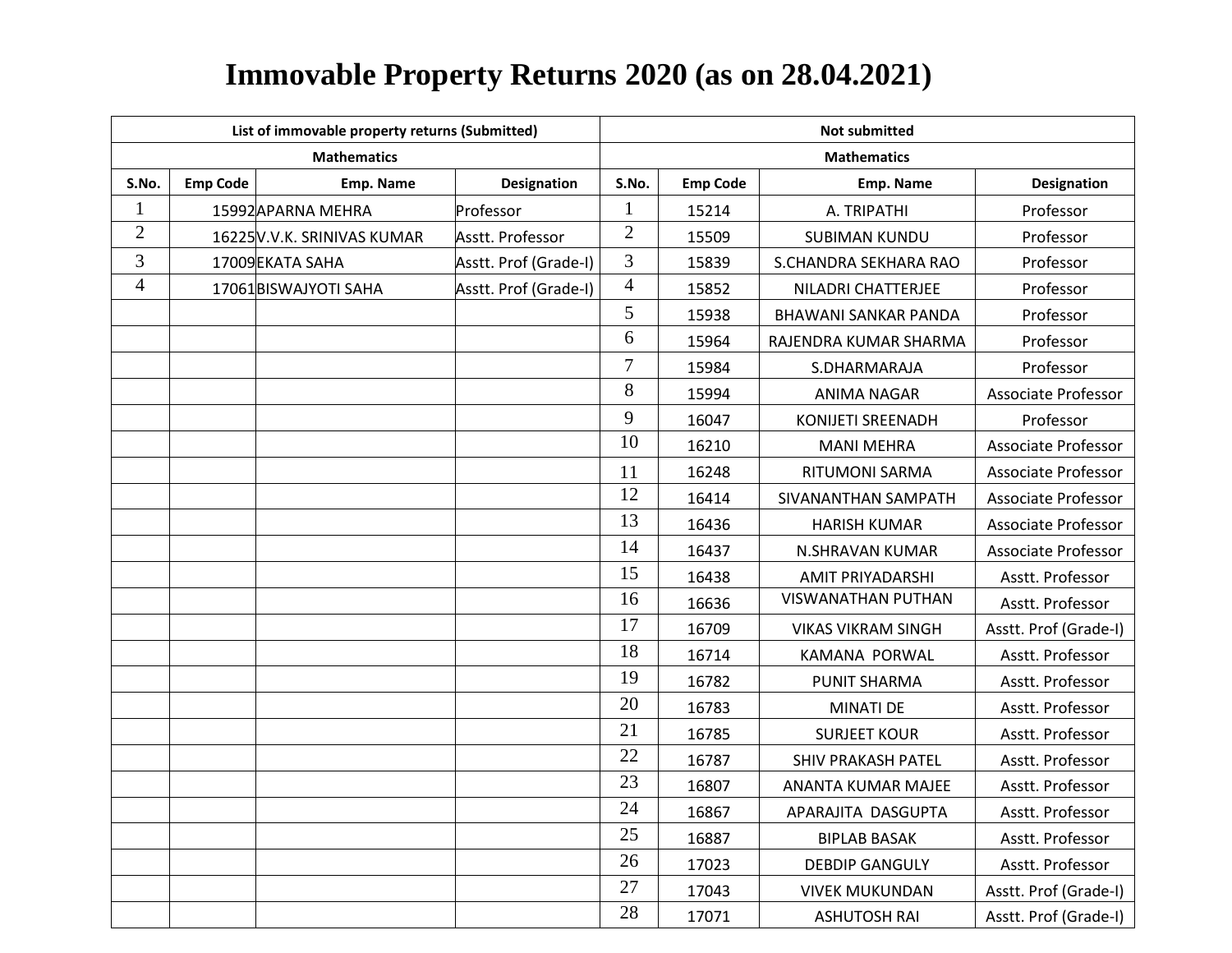|                |                 | List of immovable property returns (Submitted) |                    | <b>Not submitted</b> |                 |                               |                            |  |
|----------------|-----------------|------------------------------------------------|--------------------|----------------------|-----------------|-------------------------------|----------------------------|--|
|                |                 | <b>Mechanical Engineering</b>                  |                    |                      |                 | <b>Mechanical Engineering</b> |                            |  |
| S.No.          | <b>Emp Code</b> | Emp. Name                                      | <b>Designation</b> | S.No.                | <b>Emp Code</b> | Emp. Name                     | <b>Designation</b>         |  |
| $\mathbf{1}$   | 15745           | <b>SANJEEV JAIN</b>                            | Professor          | $\mathbf{1}$         | 15251           | S.R. KALE                     | Professor                  |  |
| $\overline{2}$ | 16094           | <b>SUBODH VASANT</b>                           | Professor          | $\overline{2}$       | 15252           | S.G. DESHMUKH                 | Professor                  |  |
| 3              | 16275           | NOMESH BHOJKUMAR<br><b>BOLIA</b>               | Professor          | 3                    | 15737           | M.R. RAVI                     | Professor                  |  |
| 4              | 16354           | <b>AMIT GUPTA</b>                              | Associate          | $\overline{4}$       | 15739           | <b>SUBIR KUMAR SAHA</b>       | Professor                  |  |
| 5              | 17020           | SHAURYA SHRIYAM                                | Asstt. Prof (Grade | 5                    | 15741           | SATINDER PAUL SINGH           | Professor                  |  |
| 6              | 17028           | PRITHVIRAJ                                     | Asstt. Prof (Grade | 6                    | 15744           | P.M.V.SUBBARAO                | Professor                  |  |
| $\overline{7}$ | 17036           | <b>KUSUM MEENA</b>                             | Asstt. Prof (Grade | $\overline{7}$       | 15747           | <b>ANJAN RAY</b>              | Professor                  |  |
| 8              | 15511           | ANOOP CHAWLA                                   | Professor          | 8                    | 15748           | P.VENKATESWARA RAO            | Professor                  |  |
|                |                 |                                                |                    | $\mathsf{q}$         | 15760           | <b>SUDIPTO MUKHERJEE</b>      | Professor                  |  |
|                |                 |                                                |                    | 10                   | 15847           | <b>NARESH BHATNAGAR</b>       | Professor                  |  |
|                |                 |                                                |                    | 11                   | 15848           | DIGAVALLI RAVI KUMAR          | Professor                  |  |
|                |                 |                                                |                    | 12                   | 15861           | SANGEETA KOHLI                | Professor                  |  |
|                |                 |                                                |                    | 13                   | 15936           | R.K.PANDEY                    | Professor                  |  |
|                |                 |                                                |                    | 14                   | 16019           | PULAK MOHAN PANDEY            | Professor                  |  |
|                |                 |                                                |                    | 15                   | 16020           | <b>ASHISH KAMALAKAR DARPE</b> | Professor                  |  |
|                |                 |                                                |                    | 16                   | 16103           | SIVANANDAM ARAVINDAN          | Professor                  |  |
|                |                 |                                                |                    | 17                   | 16147           | <b>JAYANTA KUMAR DUTT</b>     | Professor                  |  |
|                |                 |                                                |                    | 18                   | 16156           | PRABAL TALUKDAR               | Professor                  |  |
|                |                 |                                                |                    | 19                   | 16179           | <b>SUNIL JHA</b>              | Professor                  |  |
|                |                 |                                                |                    | 20                   | 16202           | <b>SUDARSAN GHOSH</b>         | Professor                  |  |
|                |                 |                                                |                    | 21                   | 16235           | <b>B. PREMACHANDRAN</b>       | Professor                  |  |
|                |                 |                                                |                    | 22                   | 16243           | <b>HARISH HIRANI</b>          | Professor                  |  |
|                |                 |                                                |                    | 23                   | 16302           | <b>SUBHRA DATTA</b>           | <b>Associate Professor</b> |  |
|                |                 |                                                |                    | 24                   |                 |                               |                            |  |
|                |                 |                                                |                    |                      |                 |                               |                            |  |

|  |  | つに<br>ر ے                          | 16473 | SUPREET SINGH BAHGA                        | Associate Professor |
|--|--|------------------------------------|-------|--------------------------------------------|---------------------|
|  |  | 26                                 | 16508 | DEVENDRA KUMAR DUBEY   Associate Professor |                     |
|  |  | $\sim$<br>$\overline{\phantom{0}}$ | 16527 | <b>JITENDRA PRASAD KHATAIT</b>             | Asstt. Professor    |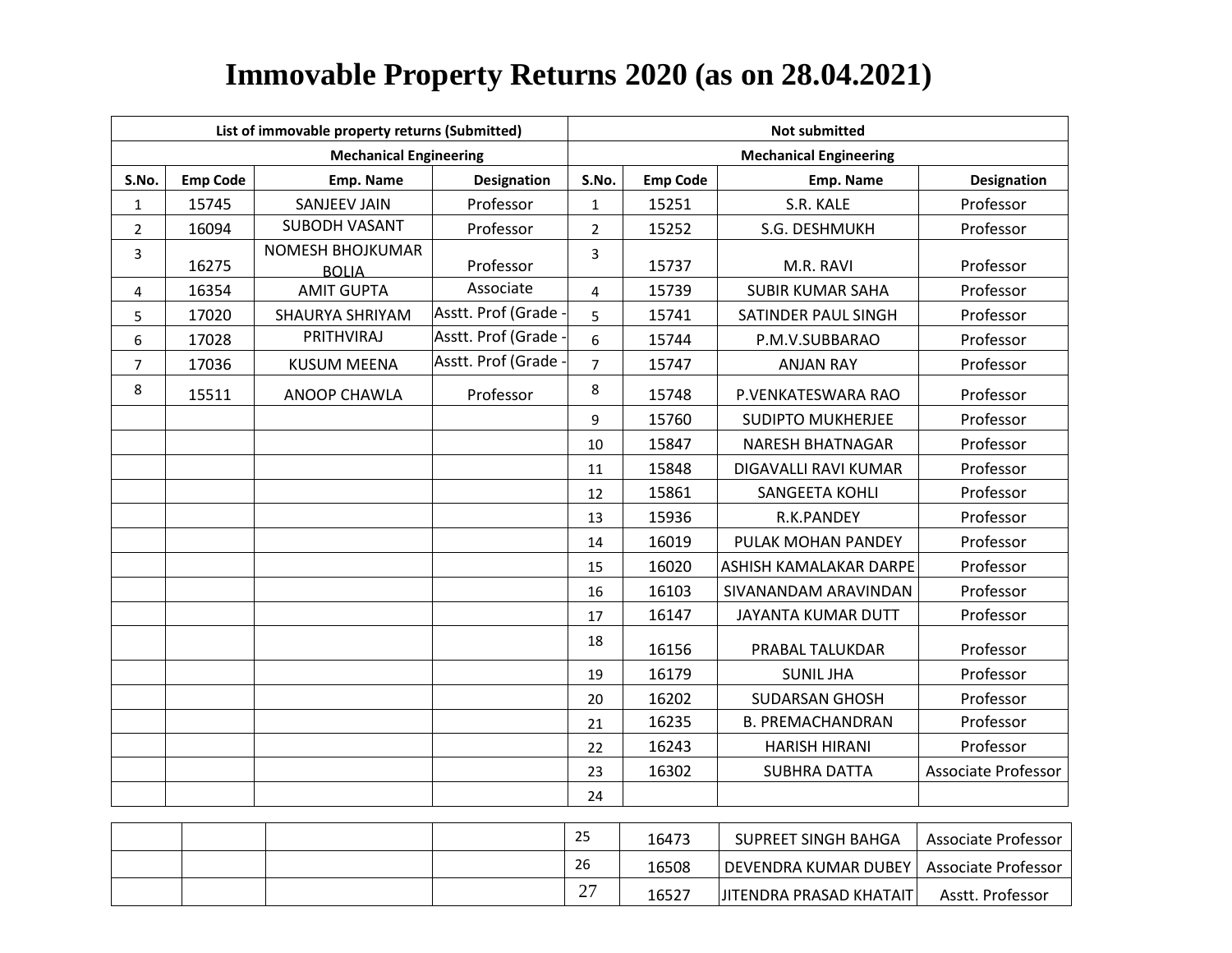|  |  | 28 | 16530 | NARESH VARMA DATLA   | Associate Professor |
|--|--|----|-------|----------------------|---------------------|
|  |  | 29 | 16558 | SUJEET KUMAR SINHA   | Professor           |
|  |  | 30 | 16675 | <b>MAYANK KUMAR</b>  | Asstt. Professor    |
|  |  | 31 | 16683 | DEBABRATA DASGUPTA   | Asstt. Professor    |
|  |  | 32 | 16699 | <b>BAHNI RAY</b>     | Asstt. Professor    |
|  |  | 33 | 16715 | VARUN RAMAMOHAN      | Asstt. Professor    |
|  |  | 34 | 16767 | RAMA KRISHNA K       | Asstt. Professor    |
|  |  | 35 | 16792 | KRISHNA KANT AGRAWAL | Asstt. Professor    |
|  |  | 36 | 16921 | KAUSHIK MUKHERJEE    | Asstt. Professor    |
|  |  | 37 | 16964 | <b>ARNOB GHOSH</b>   | Asstt. Professor    |
|  |  |    |       |                      |                     |
|  |  |    |       |                      |                     |
|  |  |    |       |                      |                     |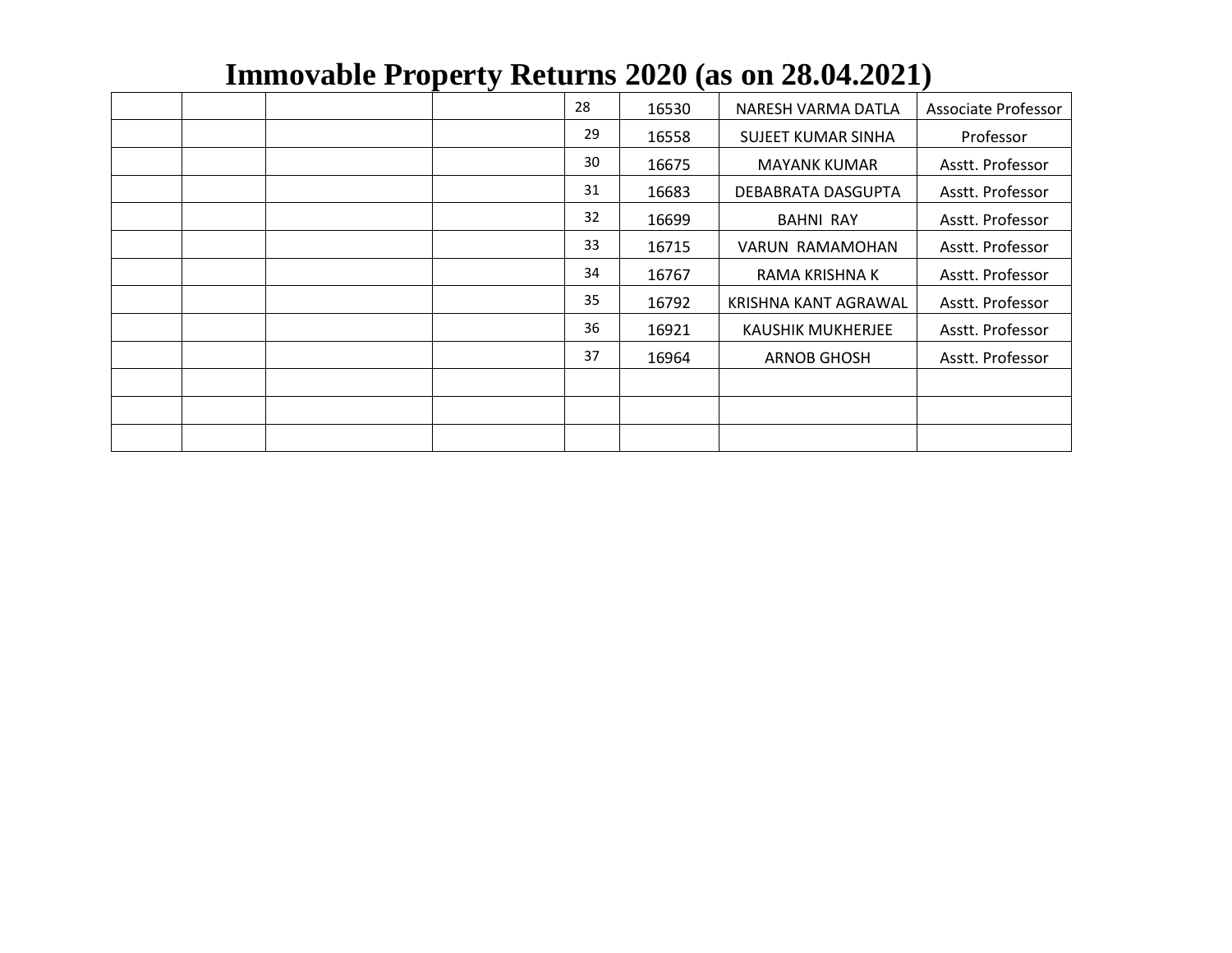|                |           | List of immovable property returns (Submitted) |                    |                |                 | <b>Not submitted</b>         |                            |
|----------------|-----------|------------------------------------------------|--------------------|----------------|-----------------|------------------------------|----------------------------|
|                |           | <b>Physics</b>                                 |                    |                |                 | <b>Physics</b>               |                            |
| S.No.          | Emp. Code | Emp. Name                                      | <b>Designation</b> | S.No.          | <b>Emp Code</b> | Emp. Name                    | Designation                |
| $\mathbf{1}$   | 15298     | R.K. VARSHNEY                                  | Professor          | $\mathbf{1}$   | 15292           | <b>BODH RAJ</b>              | Professor                  |
| $\overline{2}$ | 15294     | A.K. SHUKLA                                    | Professor          | $\overline{2}$ | 15296           | M.R. SHENOY                  | Professor                  |
| 3              | 15935     | <b>SUJEET CHAUDHARY</b>                        | Professor          | 3              | 15648           | RATANAMALA CHATTERJEE        | Professor                  |
| 4              | 16044     | SANTANU GHOSH                                  | Professor          | $\overline{4}$ | 15742           | <b>JOBY JOSEPH</b>           | Professor                  |
| 5              | 16050     | <b>GADDAM VIJAYA</b>                           | Professor          | 5              | 15796           | <b>VARSHA BANERJEE</b>       | Professor                  |
| 6              | 16769     | <b>VIKRANT SAXENA</b>                          | Asstt. Professor   | 6              | 15871           | PANKAJ SRIVASTAVA            | Professor                  |
| $\overline{7}$ | 16780     | PRADIPTA GHOSH                                 | Asstt. Professor   | $\overline{7}$ | 15950           | DALIP SINGH MEHTA            | Professor                  |
| 8              |           | <b>ADITYA NARAIN</b>                           |                    | 8              |                 |                              |                            |
|                | 16817     | <b>AGNIHOTRI</b>                               | Asstt. Professor   |                | 15962           | HITENDRA KUMAR MALIK         | Professor                  |
|                |           |                                                |                    | 9              | 15969           | P.SENTHILKUMARAN             | Professor                  |
|                |           |                                                |                    | 10             | 16018           | AMRUTA MISHRA                | Professor                  |
|                |           |                                                |                    | 11             | 16038           | <b>ALOKA SINHA</b>           | Professor                  |
|                |           |                                                |                    | 12             | 16057           | <b>JITENDRA PRATAP SINGH</b> | Professor                  |
|                |           |                                                |                    | 13             | 16088           | <b>NEERAJ KHARE</b>          | Professor                  |
|                |           |                                                |                    | 14             | 16125           | <b>SANKALPA GHOSH</b>        | Professor                  |
|                |           |                                                |                    | 15             | 16144           | <b>RAJENDRA SINGH</b>        | Professor                  |
|                |           |                                                |                    | 16             | 16385           | KEDAR BHALCHANDRA KHARE      | <b>Associate Professor</b> |
|                |           |                                                |                    | 17             | 16412           | PRANABA KISHOR MUDULI        | <b>Associate Professor</b> |
|                |           |                                                |                    | 18             | 16429           | AMARTYA SENGUPTA             | Asstt. Professor           |
|                |           |                                                |                    | 19             | 16457           | <b>JOYEE GHOSH</b>           | Asstt. Professor           |
|                |           |                                                |                    | 20             | 16487           | PINTU DAS                    | Asstt. Professor           |
|                |           |                                                |                    | 21             | 16526           | RAJENDRA SINGH DHAKA         | <b>Associate Professor</b> |
|                |           |                                                |                    | 22             | 16532           | <b>SUJIN B.BABU</b>          | <b>Associate Professor</b> |
|                |           |                                                |                    | 23             | 16550           | V.RAVISHANKAR                | Professor                  |
|                |           |                                                |                    | 24             | 16566           | RAHUL SURESH MARATHE         | Asstt. Professor           |
|                |           |                                                |                    | 25             | 16601           | SASWATA BHATTACHARYA         | <b>Associate Professor</b> |
|                |           |                                                |                    | 26             | 16610           | <b>SUNIL KUMAR</b>           | <b>Associate Professor</b> |
|                |           |                                                |                    | 27             | 16632           | <b>BHASKAR KANSERI</b>       | Asstt. Professor           |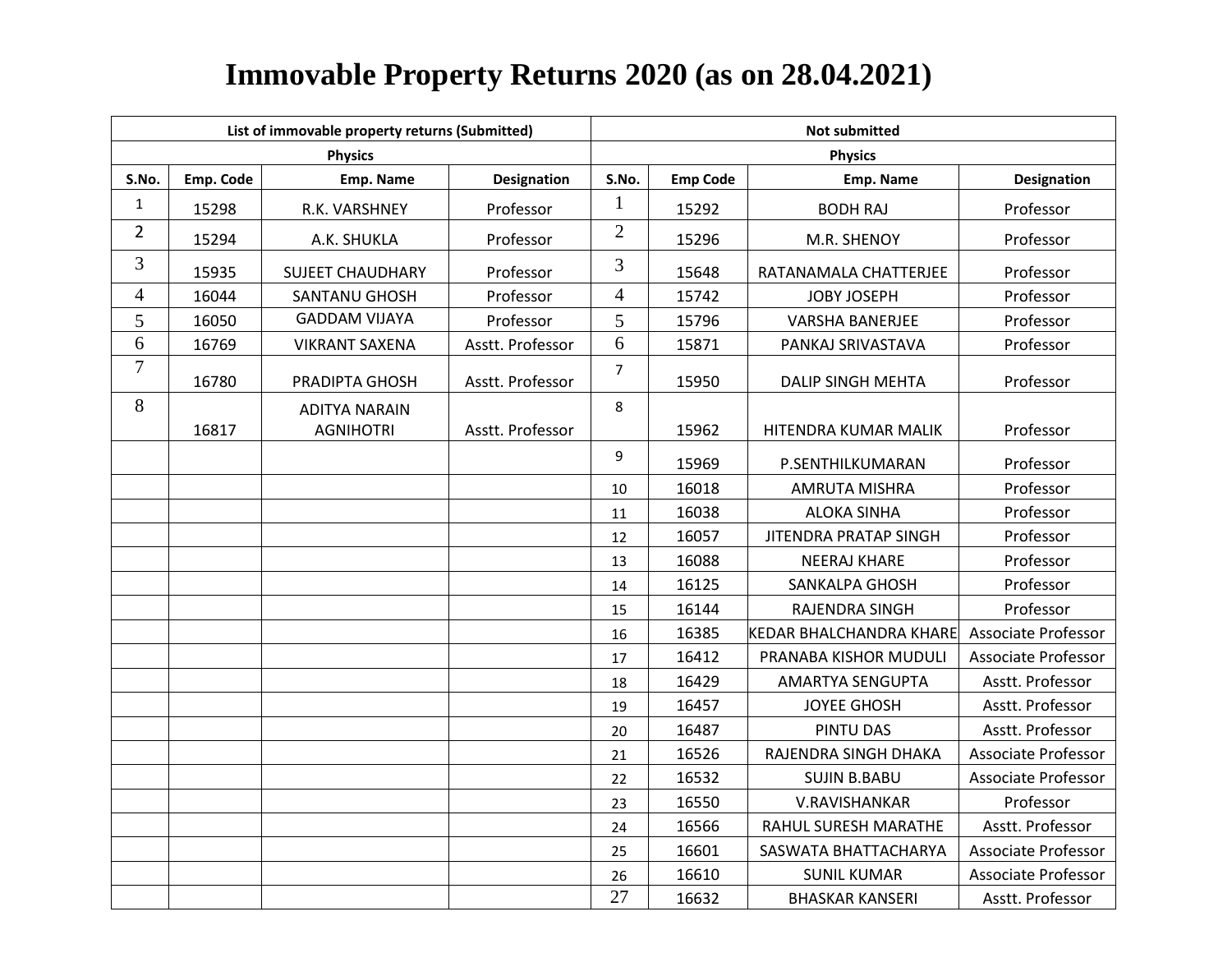|  |  | 28 | 16635 | <b>ROHIT NARULA</b>         | Asstt. Professor      |
|--|--|----|-------|-----------------------------|-----------------------|
|  |  | 29 | 16642 | <b>BRAJESH KUMAR MANI</b>   | Asstt. Professor      |
|  |  | 30 | 16850 | FOLKE TOBIAS FLORUS TOLL    | Asstt. Professor      |
|  |  | 31 | 16859 | <b>SUJIT MANNA</b>          | Asstt. Professor      |
|  |  | 32 | 16882 | <b>AMITA DAS</b>            | Professor             |
|  |  | 33 | 16999 | <b>VISHAL KUMAR VAIBHAV</b> | Asstt. Prof (Grade-I) |
|  |  | 34 | 17012 | <b>BODHADITYA SANTRA</b>    | Asstt. Prof (Grade-I) |
|  |  | 35 | 17047 | <b>DEEPAK KUMAR</b>         | Asstt. Prof (Grade-I) |
|  |  | 36 | 17053 | <b>SUPRIT SINGH</b>         | Asstt. Prof (Grade-I) |
|  |  | 37 | 17060 | <b>KAUSTUV MANNA</b>        | Asstt. Prof (Grade-I) |
|  |  | 38 | 17070 | <b>MANISHA THAKURATHI</b>   | Asstt. Prof (Grade-I) |
|  |  |    |       |                             |                       |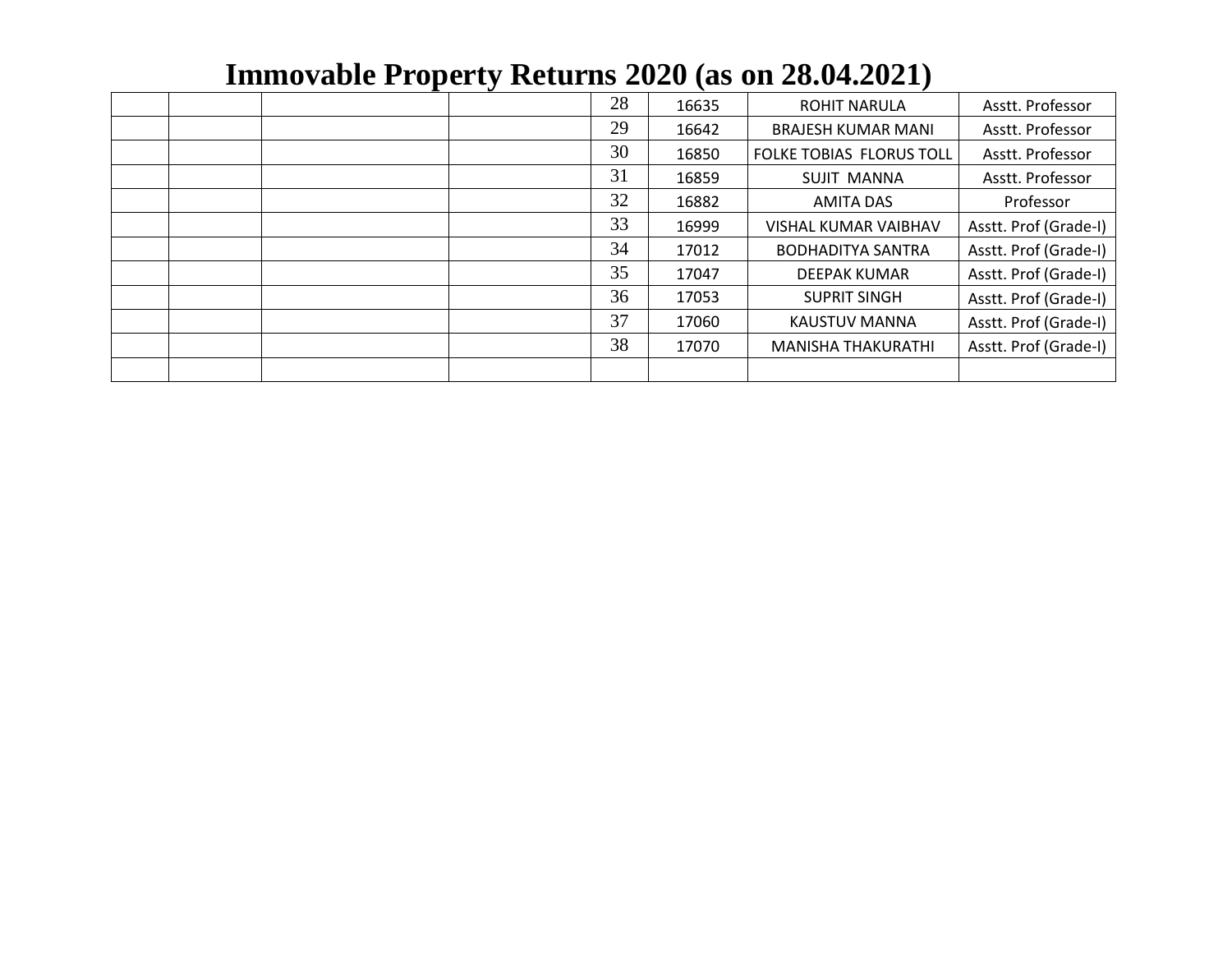|       |                 | List of immovable property returns (Submitted) |                       |                           |                 | <b>Not submitted</b>          |                            |  |  |
|-------|-----------------|------------------------------------------------|-----------------------|---------------------------|-----------------|-------------------------------|----------------------------|--|--|
|       |                 | <b>Textile Technology</b>                      |                       | <b>Textile Technology</b> |                 |                               |                            |  |  |
| S.No. | <b>Emp Code</b> | Emp. Name                                      | <b>Designation</b>    | S.No.                     | <b>Emp Code</b> | <b>Emp. Name</b>              | <b>Designation</b>         |  |  |
|       | 15335           | R. CHATTOPADHYAY                               | Professor             |                           | 15334           | <b>KUSHAL SEN</b>             | Professor                  |  |  |
| 2     | 15716           | ASHWINI K. AGRAWAL                             | Professor             | $\overline{2}$            | 15633           | <b>B.K.BEHERA</b>             | Professor                  |  |  |
| 3     | 15966           | <b>APURBA DAS</b>                              | Professor             | 3                         | 15722           | <b>BHUVANESH GUPTA</b>        | Professor                  |  |  |
| 4     | 16201           | <b>ABHIJIT MAJUMDAR</b>                        | Professor             | $\Delta$                  | 15768           | <b>DEEPTI GUPTA</b>           | Professor                  |  |  |
| 5     | 16694           | JAVED NABIBAKSHA SHEIKH                        | Asstt. Prof (Grade-I) | $\leq$                    | 15787           | R.S. RENGASAMY                | Professor                  |  |  |
|       |                 |                                                |                       | 6                         | 15849           | <b>R.ALAGIRUSAMY</b>          | Professor                  |  |  |
|       |                 |                                                |                       | $\mathbf{z}$              | 15862           | MANJEET JASSAL                | Professor                  |  |  |
|       |                 |                                                |                       | 8                         | 15873           | <b>MANGALA JOSHI</b>          | Professor                  |  |  |
|       |                 |                                                |                       | $\mathbf Q$               | 16180           | <b>BHUPENDRA SINGH BUTOLA</b> | Professor                  |  |  |
|       |                 |                                                |                       | 10                        | 16205           | <b>AMIT RAWAL</b>             | Professor                  |  |  |
|       |                 |                                                |                       |                           | 16211           | <b>SOURABH GHOSH</b>          | Professor                  |  |  |
|       |                 |                                                |                       | 12                        | 16214           | <b>DIPAYAN DAS</b>            | Professor                  |  |  |
|       |                 |                                                |                       | 13                        | 16232           | SAMRAT MUKHOPADHYAY           | <b>Associate Professor</b> |  |  |
|       |                 |                                                |                       | 14                        | 16305           | <b>BHANU NANDAN</b>           | <b>Associate Professor</b> |  |  |
|       |                 |                                                |                       | 15                        | 16320           | RAJIV K. SRIVASTAVA           | <b>Associate Professor</b> |  |  |
|       |                 |                                                |                       | 16                        | 16573           | MD. S. WAZED ALI              | <b>Associate Professor</b> |  |  |
|       |                 |                                                |                       | 17                        | 16717           | <b>BIPIN KUMAR</b>            | Asstt. Professor           |  |  |
|       |                 |                                                |                       | 18                        | 17007           | <b>VIJAYKUMAR NARAYANDAS</b>  | Asstt. Prof (Grade-I)      |  |  |
|       |                 |                                                |                       |                           |                 |                               |                            |  |  |
|       |                 |                                                |                       |                           |                 |                               |                            |  |  |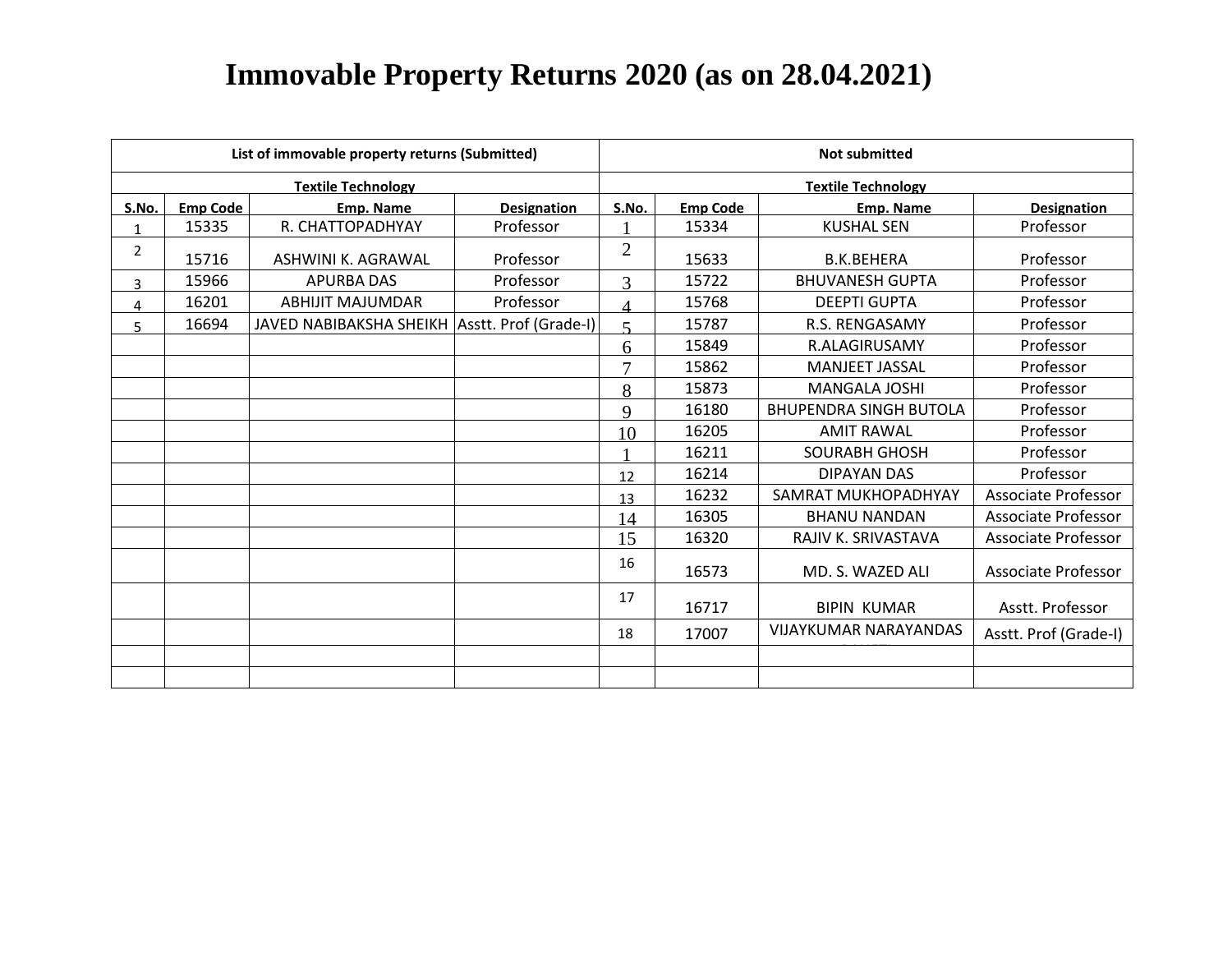|       |                 | List of immovable property returns (Submitted) |                      | <b>Not submitted</b> |                 |                      |                         |  |  |
|-------|-----------------|------------------------------------------------|----------------------|----------------------|-----------------|----------------------|-------------------------|--|--|
|       |                 | <b>C.A.R.E.</b>                                |                      | <b>C.A.R.E.</b>      |                 |                      |                         |  |  |
| S.No. | <b>Emp Code</b> | Emp. Name                                      | <b>Designation</b>   | S.No.                | <b>Emp Code</b> | Emp. Name            | <b>Designation</b>      |  |  |
| 1     | 15820           | ARUN KUMAR                                     | Professor            |                      | 15854           | ANANJAN BASU         | Professor               |  |  |
| 2     | 17031           | KIRTI DHWAJ                                    | Asstt. Prof (Grade - | $\overline{2}$       | 15975           | MONIKA AGGARWAL      | Professor               |  |  |
|       |                 |                                                |                      | 3                    | 16063           | MAHESH P. ABEGAONKAR | Associate Professor     |  |  |
|       |                 |                                                |                      | 4                    | 16569           | SAMARESH DAS         | Associate Professor     |  |  |
|       |                 |                                                |                      | 5                    | 16645           | PRABHU BABU          | Asstt. Professor        |  |  |
|       |                 |                                                |                      | 6                    | 16666           | <b>ANKUR GUPTA</b>   | Asstt. Professor        |  |  |
|       |                 |                                                |                      | 7                    | 16672           | PUSHPAPRAJ SINGH     | Asstt. Professor        |  |  |
|       |                 |                                                |                      | 8                    | 17067           | RAHUL MISHRA         | Asstt. Prof (Grade -II) |  |  |
|       |                 |                                                |                      |                      |                 |                      |                         |  |  |
|       |                 |                                                |                      |                      |                 |                      |                         |  |  |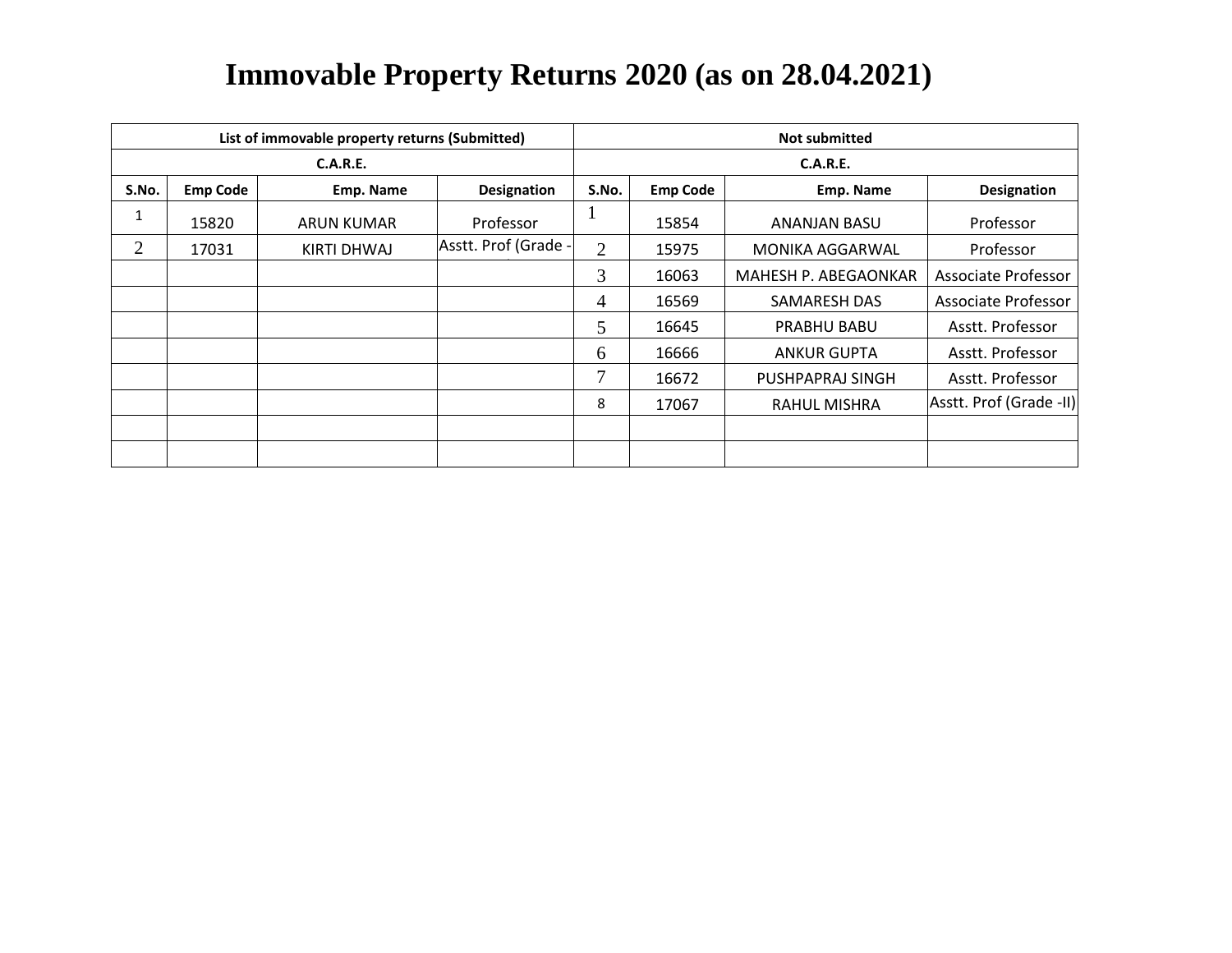|       |                 | List of immovable property returns (Submitted) |                    |       |                 | <b>Not submitted</b>  |                     |  |  |
|-------|-----------------|------------------------------------------------|--------------------|-------|-----------------|-----------------------|---------------------|--|--|
|       |                 | C.A.S.                                         |                    | C.A.S |                 |                       |                     |  |  |
| S.No. | <b>Emp Code</b> | Emp. Name                                      | <b>Designation</b> | S.No. | <b>Emp Code</b> | Emp. Name             | <b>Designation</b>  |  |  |
| 1.    | 16750           | SANDEEP SUKUMARAN                              | Asstt. Professor   | 1.    | 15061           | A.D. RAO              | Professor           |  |  |
| 2     | 16935           | <b>SARVESH KUMAR DUBEY</b>                     | Asstt. Professor   | 2.    | 15065           | <b>MANJU MOHAN</b>    | Professor           |  |  |
|       |                 |                                                |                    | 3.    | 16168           | <b>KRISHNA MIRLE</b>  | Professor           |  |  |
|       |                 |                                                |                    | 4.    | 16308           | SAGNIK DEY            | Associate Professor |  |  |
|       |                 |                                                |                    | 5     | 16401           | <b>VIMLESH PANT</b>   | Associate Professor |  |  |
|       |                 |                                                |                    | 6     | 16403           | SAROJ KANTA MISHRA    | Associate Professor |  |  |
|       |                 |                                                |                    | 7     | 16446           | <b>DILIP GANGULY</b>  | Associate Professor |  |  |
|       |                 |                                                |                    | 8     | 16491           | SOMNATH BAIDYA ROY    | Associate Professor |  |  |
|       |                 |                                                |                    | 9     | 16629           | <b>SANDEEP SAHANY</b> | Asstt. Professor    |  |  |
|       |                 |                                                |                    | 10    | 16781           | RAVI KUMAR KUNCHALA   | Asstt. Professor    |  |  |
|       |                 |                                                |                    |       |                 |                       |                     |  |  |
|       |                 |                                                |                    |       |                 |                       |                     |  |  |
|       |                 |                                                |                    |       |                 |                       |                     |  |  |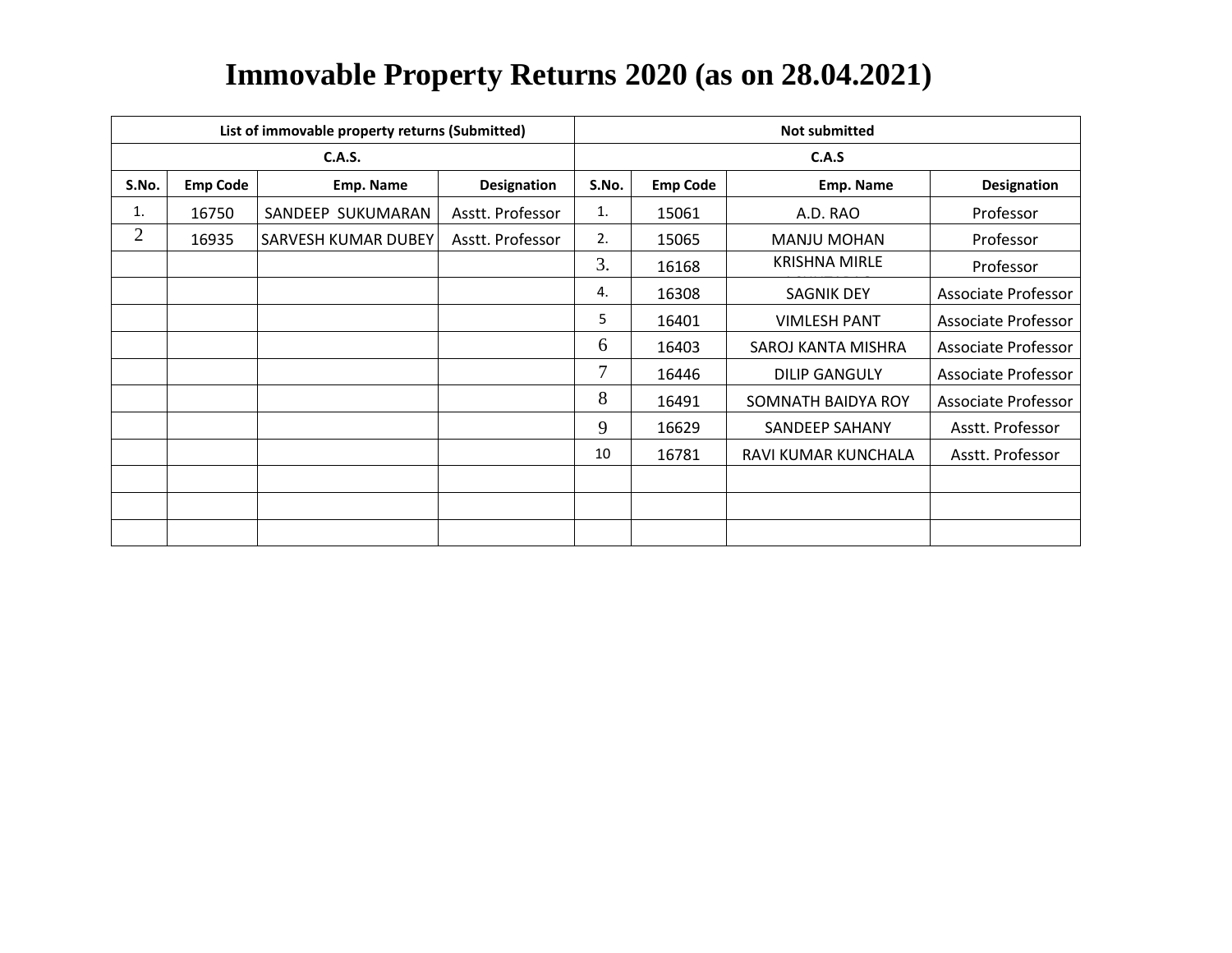|       |                 | List of immovable property returns (Submitted) |             |         |                 | <b>Not submitted</b>      |                            |  |  |
|-------|-----------------|------------------------------------------------|-------------|---------|-----------------|---------------------------|----------------------------|--|--|
|       |                 | C.B.M.E                                        |             | C.B.M.E |                 |                           |                            |  |  |
| S.No. | <b>Emp Code</b> | Emp. Name                                      | Designation | S.No.   | <b>Emp Code</b> | Emp. Name                 | Designation                |  |  |
| 1.    | 15083           | <b>HARPAL SINGH</b>                            | Professor   | 1.      | 16478           | SANDEEP KUMAR JHA         | Associate Professor        |  |  |
|       |                 |                                                |             | 2.      | 16485           | DINESH KALYANASUNDARAM    | Associate Professor        |  |  |
|       |                 |                                                |             | 3.      | 16520           | <b>ANUP SINGH</b>         | <b>Associate Professor</b> |  |  |
|       |                 |                                                |             | 4.      | 16529           | <b>NEETU SINGH</b>        | Associate Professor        |  |  |
|       |                 |                                                |             | 5       | 16562           | AMIT MEHNDIRATTA          | Associate Professor        |  |  |
|       |                 |                                                |             | 6       | 16663           | <b>DEEPAK JOSHI</b>       | Asstt. Professor           |  |  |
|       |                 |                                                |             | 7       | 16698           | JAYANTA BHATTACHARYYA     | Asstt. Professor           |  |  |
|       |                 |                                                |             | 8       | 16959           | ARNAB CHANDA              | Asstt. Professor           |  |  |
|       |                 |                                                |             | 9       | 17024           | <b>BISWARUP MUKHERJEE</b> | Asstt. Prof (Grade-I)      |  |  |
|       |                 |                                                |             |         |                 |                           |                            |  |  |
|       |                 |                                                |             |         |                 |                           |                            |  |  |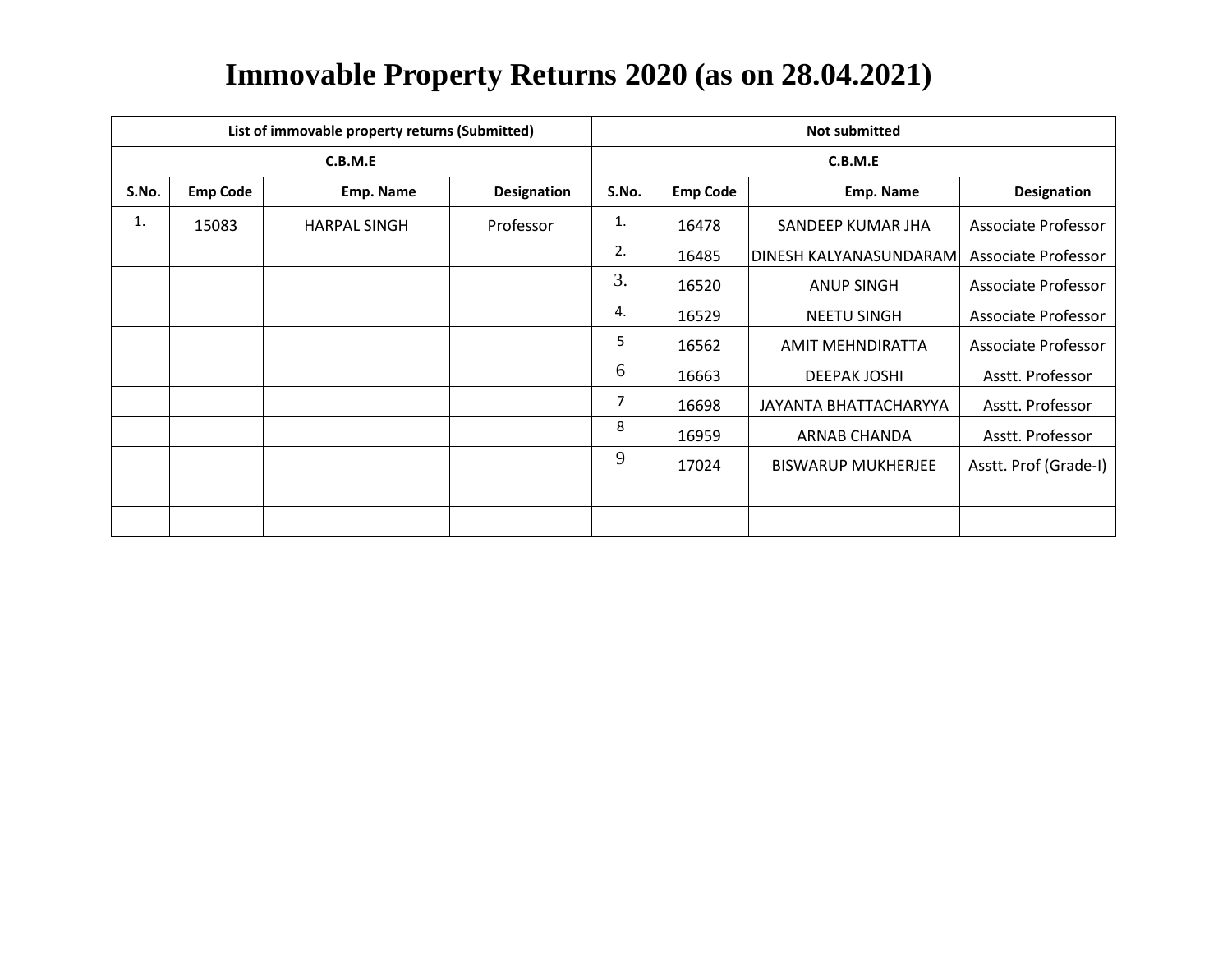|                |                 | List of immovable property returns (Submitted) |                            | <b>Not submitted</b> |                 |                       |                       |  |  |
|----------------|-----------------|------------------------------------------------|----------------------------|----------------------|-----------------|-----------------------|-----------------------|--|--|
|                |                 | C.S.C                                          |                            |                      |                 | C.S.C                 |                       |  |  |
| S.No.          | <b>Emp Code</b> | Emp. Name                                      | Designation                | S.No.                | <b>Emp Code</b> | Emp. Name             | Designation           |  |  |
| 1              | 15883           | PARDEEP KUMAR GUPTA                            | Sr. System Manager<br>(SG) | $\mathbf{I}$         | 15428           | PRAGYA JAIN           | <b>System Manager</b> |  |  |
| $\overline{2}$ | 16030           | <b>MRS JAYA</b>                                | System Architect           | $\overline{2}$       | 15433           | <b>SUNIL KAK</b>      | System Manager        |  |  |
|                |                 |                                                |                            | 3                    | 15629           | <b>RAM LAL</b>        | System Manager        |  |  |
|                |                 |                                                |                            | 4                    | 15437           | <b>RAJESH BHATT</b>   | <b>System Manager</b> |  |  |
|                |                 |                                                |                            | 5                    | 15875           | <b>GOPAL KRISHAN</b>  | System Manager        |  |  |
|                |                 |                                                |                            | 6                    | 15107           | SRIRAM HEGDE          | Sr. System Manager    |  |  |
|                |                 |                                                |                            | 7                    | 15572           | K. NARAYANAN          | Sr. System Manager    |  |  |
|                |                 |                                                |                            | 8                    | 15609           | M.MALLIKHARJUNA RAO   | System Manager        |  |  |
|                |                 |                                                |                            | 9                    | 15632           | RAJ KUMAR CHAUHAN     | System Manager        |  |  |
|                |                 |                                                |                            | 10                   | 15790           | PRAVANJAN KUMAR BABOO | Sr. System Manager    |  |  |
|                |                 |                                                |                            | 11                   | 16693           | <b>MANISH AGARWAL</b> | System Architect      |  |  |
|                |                 |                                                |                            | 12                   | 16701           | <b>GAURAV MUNJAL</b>  | System Architect      |  |  |
|                |                 |                                                |                            | 13                   | 16705           | AJAY GULERIA          | System Manager        |  |  |
|                |                 |                                                |                            | 14                   | 16725           | NARESH CHANDER KALRA  | Sr. Manager(SG)       |  |  |
|                |                 |                                                |                            |                      |                 |                       |                       |  |  |
|                |                 |                                                |                            |                      |                 |                       |                       |  |  |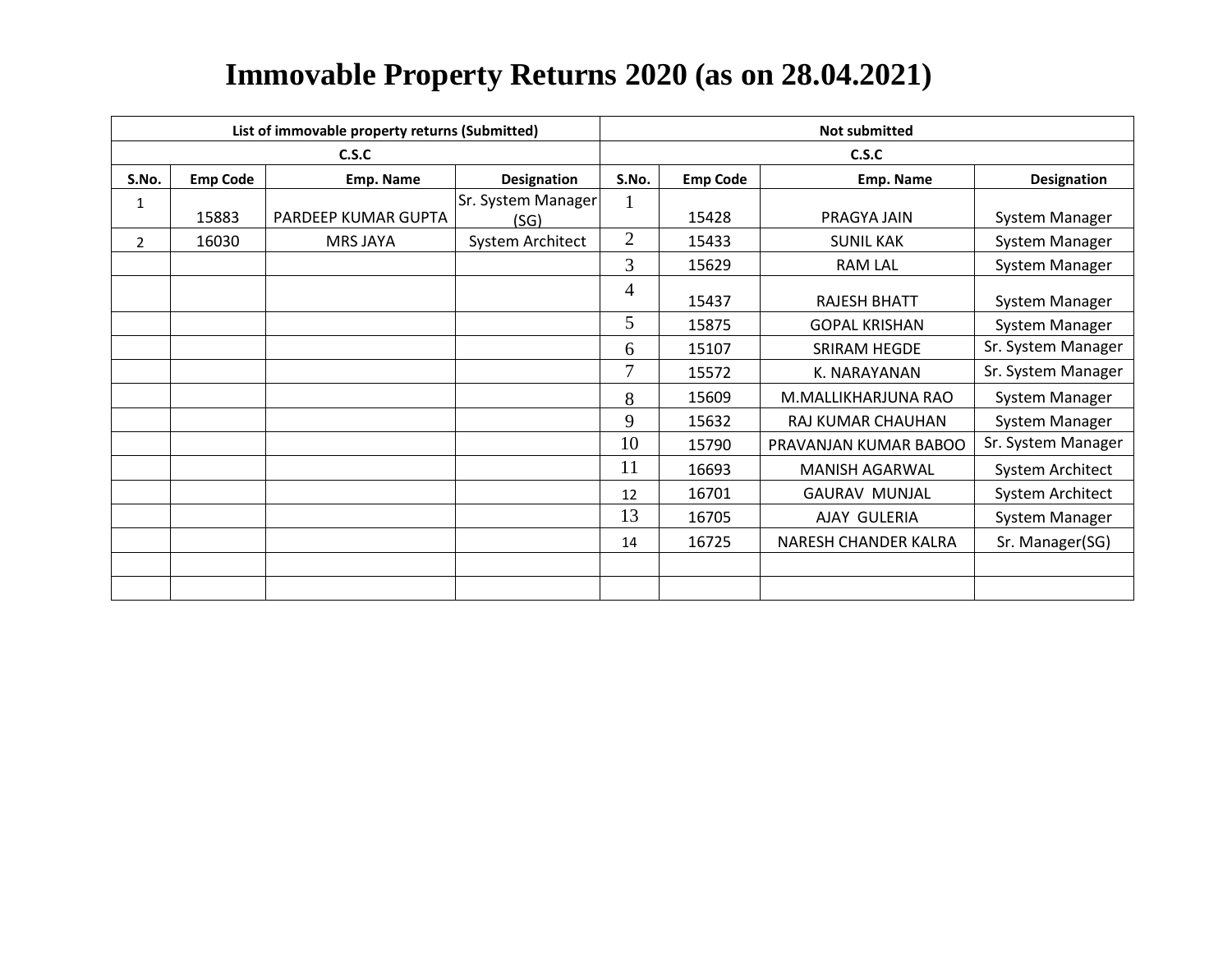| List of immovable property returns (Submitted) |                 |                      |                      |       | <b>Not submitted</b> |                            |                            |  |  |
|------------------------------------------------|-----------------|----------------------|----------------------|-------|----------------------|----------------------------|----------------------------|--|--|
|                                                |                 | C.E.S                |                      | C.E.S |                      |                            |                            |  |  |
| S.No.                                          | <b>Emp Code</b> | Emp. Name            | Designation          | S.No. | <b>Emp Code</b>      | Emp. Name                  | Designation                |  |  |
| 1.                                             | 16145           | K.A. SUBRAMANIAN     | Professor            | 1.    | 15484                | T.C. KANDPAL               | Professor                  |  |  |
| 2.                                             | 16930           | RAHUL GOYAL          | Asstt. Prof (Grade - | 2.    | 16141                | MRS. R. UMA                | <b>Associate Professor</b> |  |  |
| 3.                                             | 17029           | <b>VIPIN KUMAR</b>   | Asstt. Prof (Grade-  | 3.    | 16415                | <b>ASHU VERMA</b>          | Associate Professor        |  |  |
| 4.                                             | 16291           | RAMESH NARAYANAN     | Associate            | 4.    | 16563                | <b>DIBAKAR RAKSHIT</b>     | Associate Professor        |  |  |
| 5                                              | 16301           | <b>VAMSI KRISHNA</b> | Professor            | 5     | 16646                | SANDEEP KUMAR PATHAK       | <b>Associate Professor</b> |  |  |
| 6                                              | 16676           | SATYANANDA KAR       | Asstt. Professor     | 6     | 16670                | DEBAPRASAD SAHU            | Asstt. Professor           |  |  |
|                                                |                 |                      |                      | 7     | 16677                | <b>SUPRAVAT KARAK</b>      | Asstt. Professor           |  |  |
|                                                |                 |                      |                      | 8     | 16682                | <b>K RAVI KUMAR</b>        | Asstt. Professor           |  |  |
|                                                |                 |                      |                      | 9     | 16713                | S K TYAGI                  | Associate Professor        |  |  |
|                                                |                 |                      |                      | 10    | 16800                | KAUSHIK SAHA               | Asstt. Professor           |  |  |
|                                                |                 |                      |                      | 11    | 16802                | <b>SUMIT KUMAR</b>         | Asstt. Professor           |  |  |
|                                                |                 |                      |                      | 12    | 17083                | <b>BIBHUTI BHUSAN SAHU</b> | Associate Professor        |  |  |
|                                                |                 |                      |                      | 13    | 17082                | SUBHENDU DUTTA             | Asstt. Prof (Grade -II)    |  |  |
|                                                |                 |                      |                      |       |                      |                            |                            |  |  |
|                                                |                 |                      |                      |       |                      |                            |                            |  |  |
|                                                |                 |                      |                      |       |                      |                            |                            |  |  |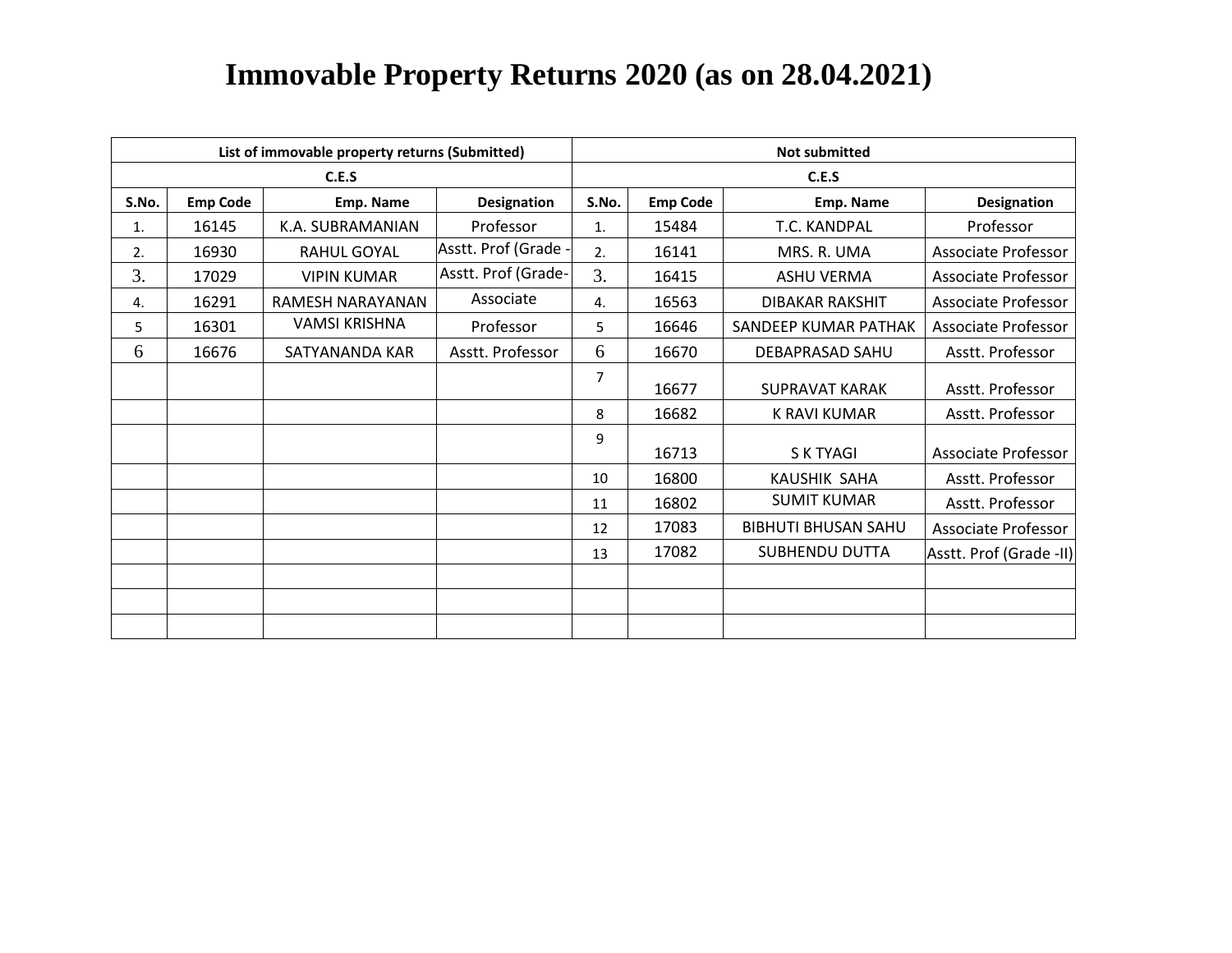|             | List of immovable property returns (Submitted) |              |                     |                |                 | <b>Not submitted</b>                     |                         |
|-------------|------------------------------------------------|--------------|---------------------|----------------|-----------------|------------------------------------------|-------------------------|
| <b>CART</b> |                                                |              |                     |                |                 | <b>CART</b>                              |                         |
| S.No.       | <b>Emp Code</b>                                | Emp. Name    | <b>Designation</b>  | S.No.          | <b>Emp Code</b> | Emp. Name                                | <b>Designation</b>      |
| 1.          | 16452                                          | DEEPAK KUMAR | Associate Professor | 1.             | 15403           | V.K. AGARWAL                             | Professor               |
|             |                                                |              |                     | $\overline{2}$ | 15699           | JAYASHREE BIJWE                          | Professor               |
|             |                                                |              |                     | 3              | 16831           | SHAHAB FATIMA                            | Asstt. Professor        |
|             |                                                |              |                     | 4              | 17030           | AKHIL GARG                               | Asstt. Prof (Grade-I)   |
|             |                                                |              |                     | 5              | 17091           | <b>KRISHNA RAJ</b><br>RAMACHANDRAN POTTI | Asstt. Prof (Grade -II) |
|             |                                                |              |                     |                |                 |                                          |                         |
|             |                                                |              |                     |                |                 |                                          |                         |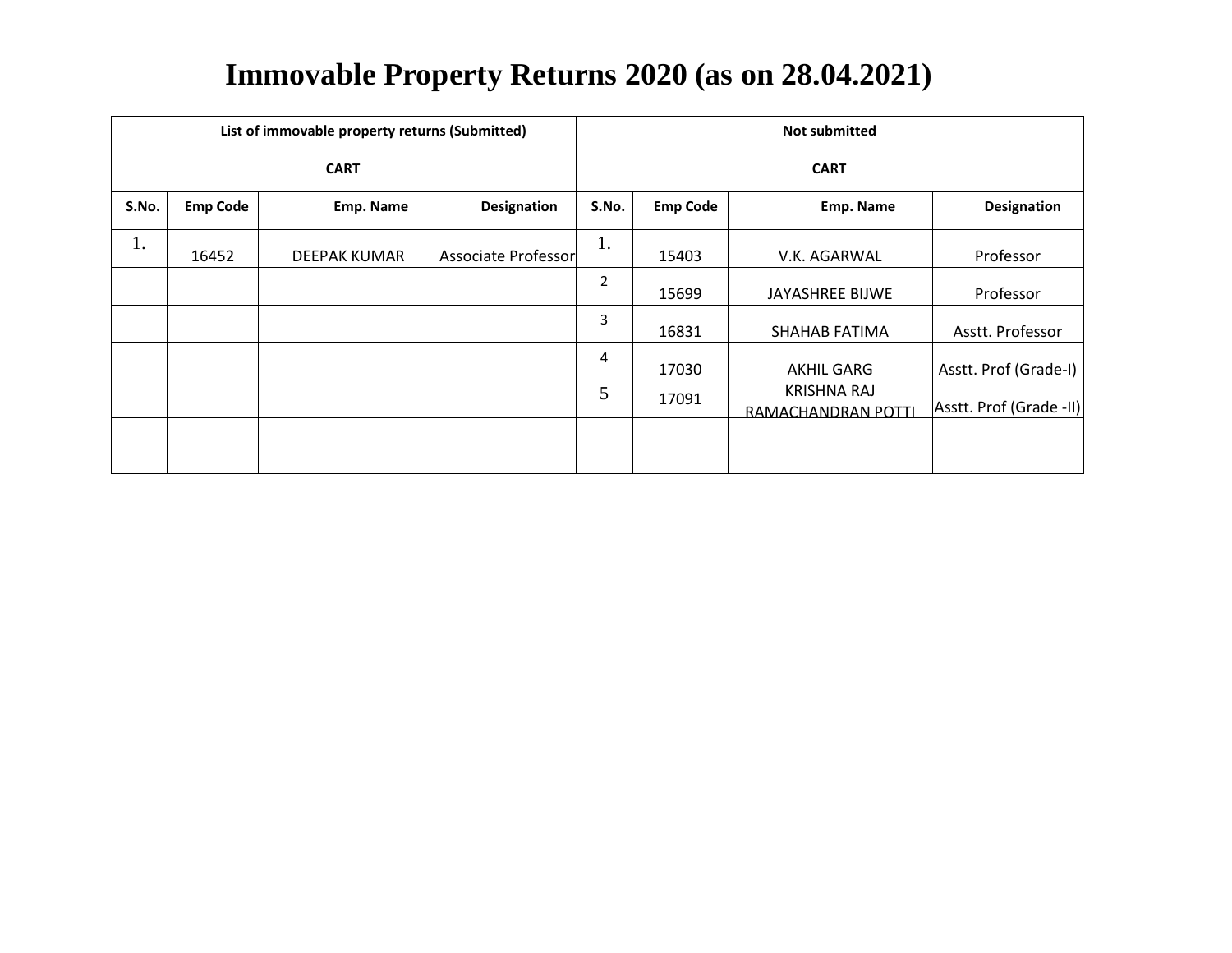|               |                 | List of immovable property returns (Submitted) |                    | <b>Not submitted</b> |                 |                     |                       |  |  |
|---------------|-----------------|------------------------------------------------|--------------------|----------------------|-----------------|---------------------|-----------------------|--|--|
| <b>D.O.D.</b> |                 |                                                |                    |                      | <b>D.O. D</b>   |                     |                       |  |  |
| S.No.         | <b>Emp Code</b> | Emp. Name                                      | <b>Designation</b> | S.No.                | <b>Emp Code</b> | Emp. Name           | <b>Designation</b>    |  |  |
|               |                 | P.V.MADHUSUDHAN                                |                    | 1.                   |                 |                     |                       |  |  |
|               | 15772           | <b>RAO</b>                                     | Professor          |                      | 16326           | <b>SUMER SINGH</b>  | Asstt. Professor      |  |  |
|               |                 |                                                |                    | $\mathbf{2}$         | 16323           | <b>JYOTI KUMAR</b>  | Associate Professor   |  |  |
|               |                 |                                                |                    | 3                    | 16745           | SRINIVASAN          | Asstt. Professor      |  |  |
|               |                 |                                                |                    | 4                    | 16889           | <b>JAY DHARIWAL</b> | Asstt. Professor      |  |  |
|               |                 |                                                |                    | 5.                   | 17011           | <b>SUBIR DEY</b>    | Asstt. Prof (Grade -  |  |  |
|               |                 |                                                |                    | 6                    | 17086           | <b>GOURAB KAR</b>   | Asstt. Prof (Grade-I) |  |  |
|               |                 |                                                |                    | $\overline{ }$       | 17068           | <b>CHARU MONGA</b>  | Asstt. Prof (Grade -  |  |  |
|               |                 |                                                |                    |                      |                 |                     |                       |  |  |
|               |                 |                                                |                    |                      |                 |                     |                       |  |  |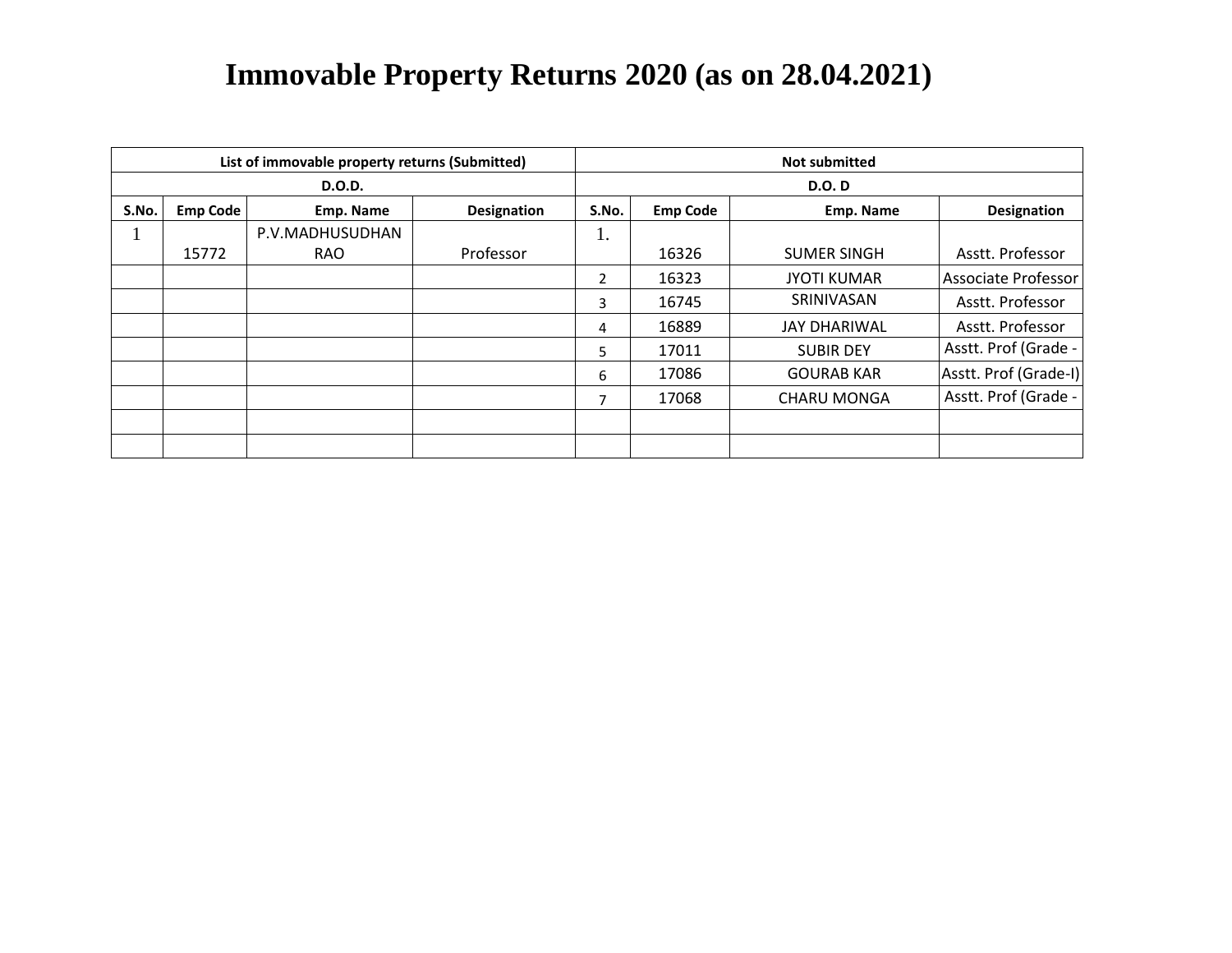| List of immovable property returns (Submitted) |                 |                               |                        |                      | <b>Not submitted</b> |                                   |                            |  |  |
|------------------------------------------------|-----------------|-------------------------------|------------------------|----------------------|----------------------|-----------------------------------|----------------------------|--|--|
|                                                |                 | <b>CPSE/DMSE</b>              |                        | CPSE/DM<br><b>SE</b> |                      |                                   |                            |  |  |
| S.No.                                          | <b>Emp Code</b> | <b>Emp. Name</b>              | <b>Designation</b>     | S.No.                | <b>Emp Code</b>      | Emp. Name                         | <b>Designation</b>         |  |  |
| $\mathbf 1$                                    | 16424           | <b>JAYANT JAIN</b>            | Associate<br>Professor | $\mathbf{1}$         | 15420                | <b>ANUP KUMAR GHOSH</b>           | Professor                  |  |  |
| $\overline{2}$                                 | 16703           | <b>BIJAY PRAKASH TRIPATHI</b> | Asstt. Professor       | $\overline{2}$       | 15721                | RAJESH PRASAD                     | Professor                  |  |  |
|                                                |                 |                               |                        | 3                    | 16107                | <b>JOSEMON JACOB</b>              | Professor                  |  |  |
|                                                |                 |                               |                        | 4                    | 16206                | <b>BHABANI KUMAR</b><br>SATAPATHY | Professor                  |  |  |
|                                                |                 |                               |                        | 5                    | 16606                | <b>LEENA NEBHANI</b>              | Associate Professor        |  |  |
|                                                |                 |                               |                        | 6                    | 16613                | <b>SAMPA SAHA</b>                 | <b>Associate Professor</b> |  |  |
|                                                |                 |                               |                        | 7                    | 16649                | <b>SURESH NEELAKANTAN</b>         | Asstt. Professor           |  |  |
|                                                |                 |                               |                        | 8                    | 16648                | NITYA NAND GOSVAMI                | Asstt. Professor           |  |  |
|                                                |                 |                               |                        | 9                    | 16872                | <b>NIRAT RAY</b>                  | Asstt. Professor           |  |  |
|                                                |                 |                               |                        | 10                   | 16895                | <b>ANKUR GOSWAMI</b>              | Asstt. Professor           |  |  |
|                                                |                 |                               |                        | 11                   |                      | <b>LAKSHMI NARAYAN</b>            |                            |  |  |
|                                                |                 |                               |                        |                      | 16957                | RAMASUBRAMANIA                    | Asstt. Professor           |  |  |
|                                                |                 |                               |                        | 12                   | 16995                | SANGEETA SANTRA                   | Asstt. Prof (Grade-I)      |  |  |
|                                                |                 |                               |                        | 13                   | 17035                | DIVYA NAYAR                       | Asstt. Prof (Grade-I)      |  |  |
|                                                |                 |                               |                        | 14                   | 17049                | SHIB SHANKAR BANERJEE             | Asstt. Prof (Grade-I)      |  |  |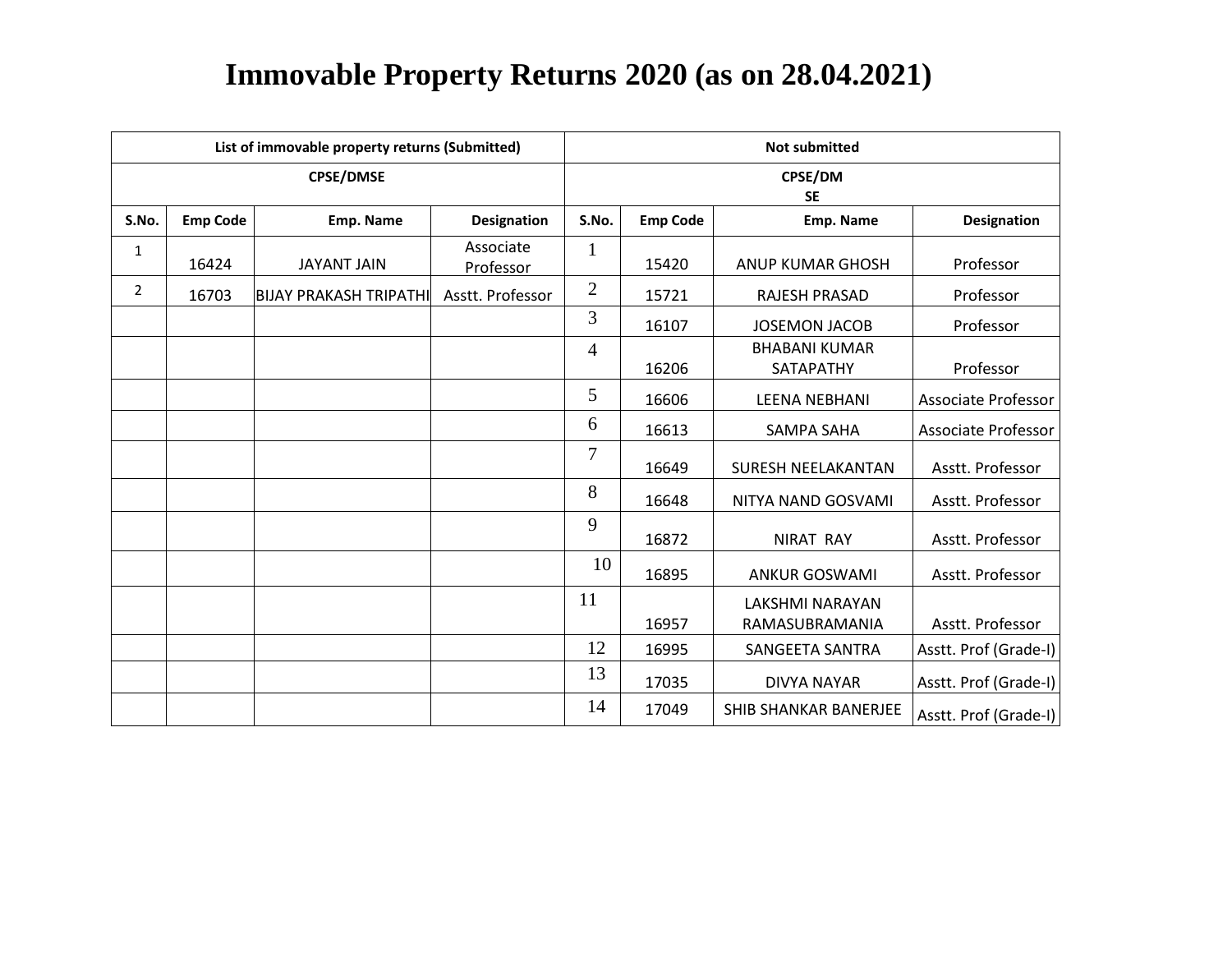| List of immovable property returns (Submitted) |                 |                  |                     | <b>Not submitted</b> |                 |                             |                       |  |
|------------------------------------------------|-----------------|------------------|---------------------|----------------------|-----------------|-----------------------------|-----------------------|--|
|                                                |                 | <b>CRDT</b>      |                     | <b>CRDT</b>          |                 |                             |                       |  |
| S.No.                                          | <b>Emp Code</b> | Emp. Name        | <b>Designation</b>  | S.No.                | <b>Emp Code</b> | Emp. Name                   | <b>Designation</b>    |  |
|                                                | 15797           | SATYAWATI SHARMA | Professor           |                      | 15940           | <b>VIRENDRA KUMAR VIJAY</b> | Professor             |  |
| 2                                              | 16483           | HARIPRASAD P.    | Associate Professor | 2                    | 16048           | <b>ANUSHREE MALIK</b>       | Professor             |  |
|                                                |                 |                  |                     | 3                    | 16062           | VIJAYARAGHAVAN M.           | Professor             |  |
|                                                |                 |                  |                     | 4                    | 16608           | JATINDRA KUMAR SAHU         | Associate Professor   |  |
|                                                |                 |                  |                     | 5                    | 16686           | KAVYA DASHORA               | Associate Professor   |  |
|                                                |                 |                  |                     | 6                    | 16706           | VIVEK KUMAR                 | Professor             |  |
|                                                |                 |                  |                     | 7                    | 16835           | RAM CHANDRA                 | Asstt. Professor      |  |
|                                                |                 |                  |                     | 8                    | 16864           | PRIYANKA KAUSHAL            | Associate Professor   |  |
|                                                |                 |                  |                     | 9                    | 16927           | <b>AJAY SAINI</b>           | Asstt. Professor      |  |
|                                                |                 |                  |                     | 10                   | 17050           | POOJA GHOSH                 | Asstt. Prof (Grade-I) |  |
|                                                |                 |                  |                     |                      |                 |                             |                       |  |
|                                                |                 |                  |                     |                      |                 |                             |                       |  |
|                                                |                 |                  |                     |                      |                 |                             |                       |  |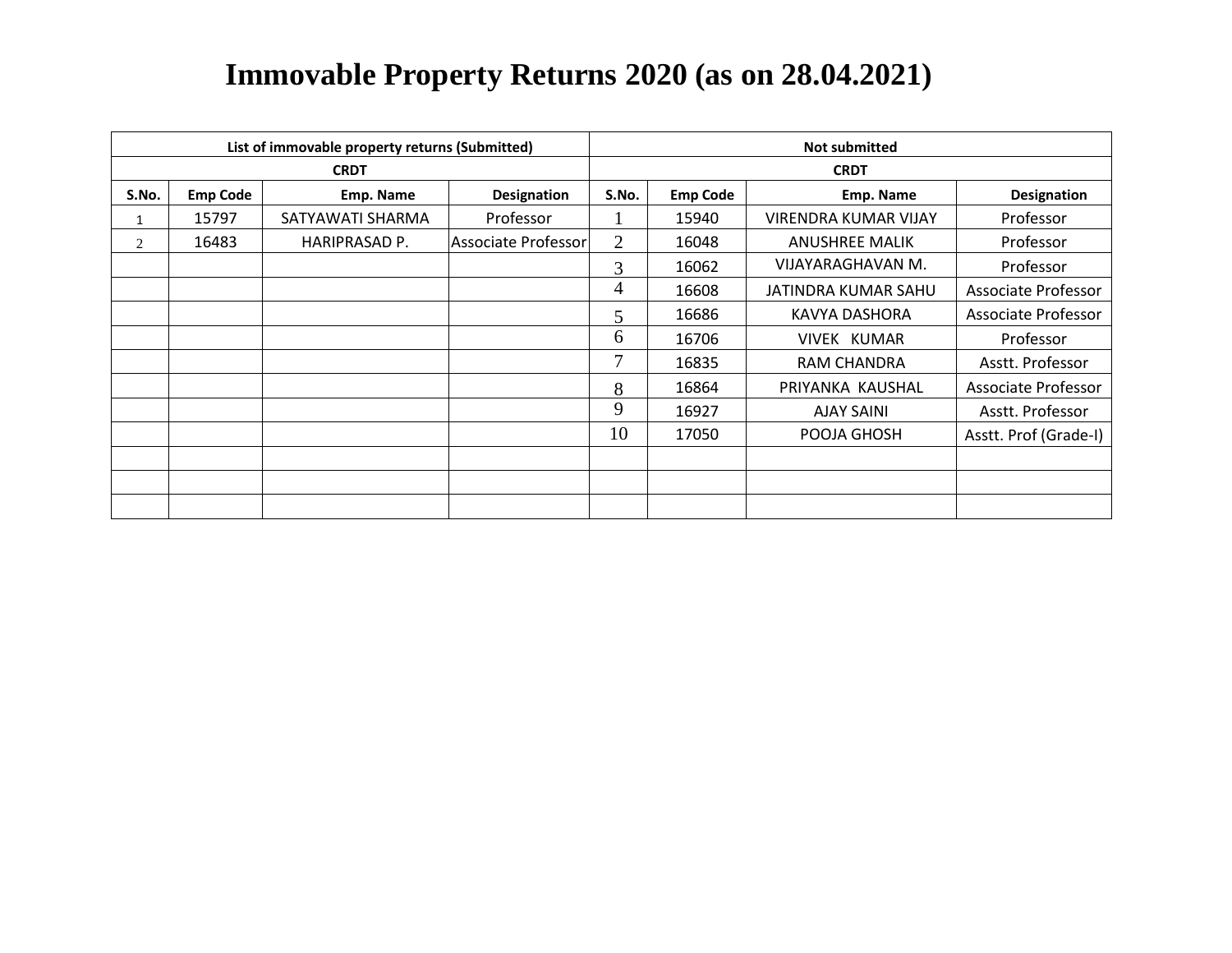| List of immovable property returns (Submitted) |                 |                                      |                    | <b>Not submitted</b> |                 |                                      |                       |  |
|------------------------------------------------|-----------------|--------------------------------------|--------------------|----------------------|-----------------|--------------------------------------|-----------------------|--|
|                                                |                 | <b>School of Biological Sciences</b> |                    |                      |                 | <b>School of Biological Sciences</b> |                       |  |
| S.No.                                          | <b>Emp Code</b> | Emp. Name                            | <b>Designation</b> | S.No.                | <b>Emp Code</b> | Emp. Name                            | <b>Designation</b>    |  |
| 1                                              | 15681           | <b>JAMES GOMES</b>                   | Professor          | $\mathbf{1}$         | 16285           | <b>VIVEKANANDAN PERUMAL</b>          | Associate Professor   |  |
| $\overline{2}$                                 | 15959           | <b>TAPAN KUMAR</b>                   | Professor          | $\overline{2}$       | 16287           | <b>ARCHANA CHUGH</b>                 | Associate Professor   |  |
| 3                                              | 16028           | <b>ADITYA MITTAL</b>                 | Professor          | 3                    | 16293           | <b>MANIDIPA BANERJEE</b>             | Associate Professor   |  |
| 4                                              | 16049           | <b>BISHWAJIT KUNDU</b>               | Professor          | 4                    | 16499           | <b>ASHOK KUMAR PATEL</b>             | Asstt. Professor      |  |
| 5                                              | 16289           | <b>CHINMOY SANKAR DEY</b>            | Professor          | 5                    | 16863           | AMITABHA MUKHOPADHYAY                | Professor             |  |
| 6                                              |                 | MANOJ BALAKRISHNA                    |                    | 6                    |                 |                                      |                       |  |
|                                                | 16919           | <b>MENON</b>                         | Asstt. Professor   |                      | 16869           | <b>TAPAN KUMAR NAYAK</b>             | Asstt. Professor      |  |
| $\overline{7}$                                 | 16960           | SHILPI MINOCHA                       | Asstt. Professor   | $\overline{7}$       | 16966           | <b>ANITA ROY</b>                     | Asstt. Professor      |  |
|                                                |                 |                                      |                    | 8                    | 17075           | SAURABH RAJ                          | Asstt. Prof (Grade-I) |  |
|                                                |                 |                                      |                    |                      |                 |                                      |                       |  |
|                                                |                 |                                      |                    |                      |                 |                                      |                       |  |
|                                                |                 |                                      |                    |                      |                 |                                      |                       |  |
|                                                |                 |                                      |                    |                      |                 |                                      |                       |  |
|                                                |                 |                                      |                    |                      |                 |                                      |                       |  |
|                                                |                 |                                      |                    |                      |                 |                                      |                       |  |
|                                                |                 |                                      |                    |                      |                 |                                      |                       |  |
|                                                |                 |                                      |                    |                      |                 |                                      |                       |  |
|                                                |                 |                                      |                    |                      |                 |                                      |                       |  |
|                                                |                 |                                      |                    |                      |                 |                                      |                       |  |